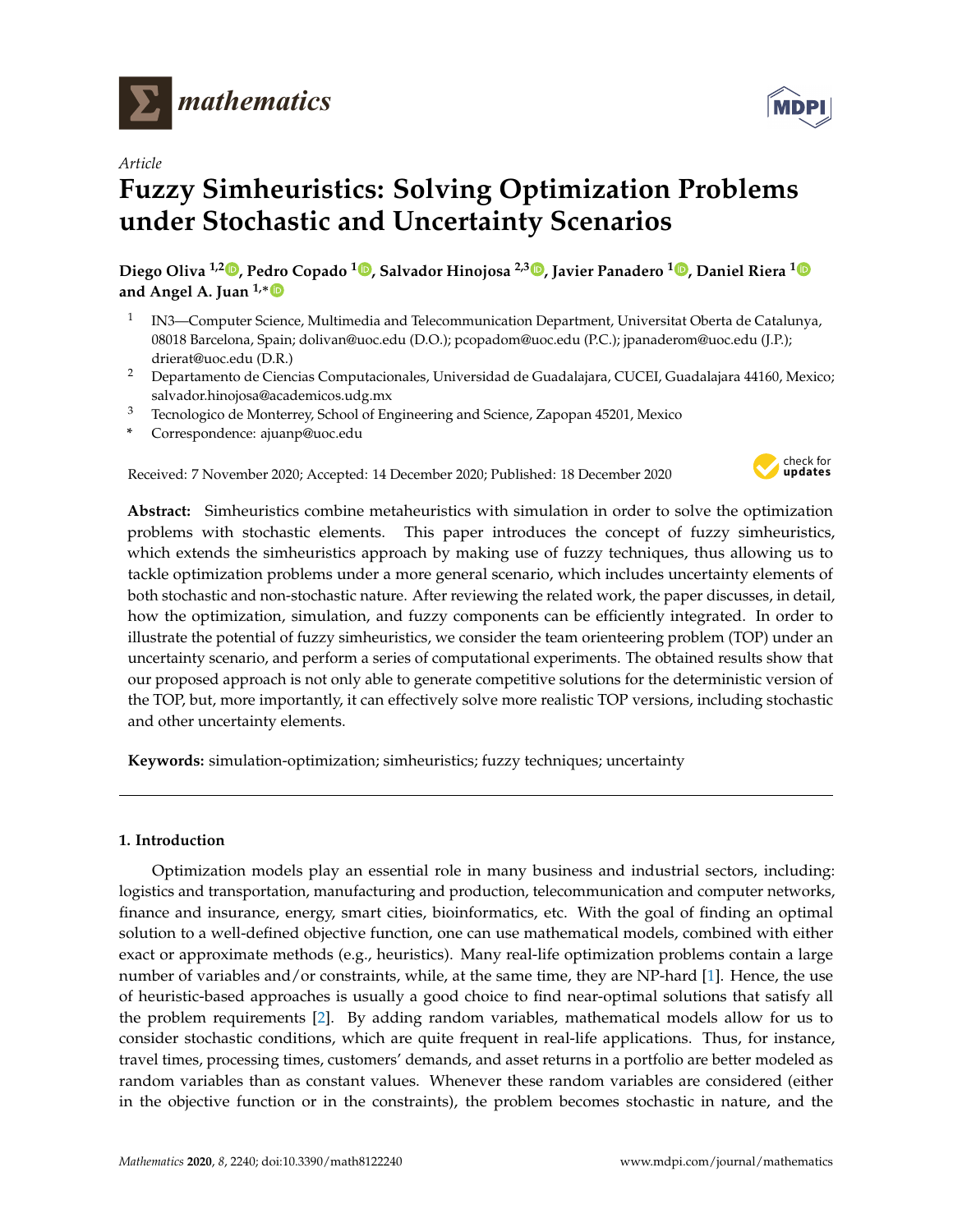process of solving it might require the use of advanced mathematical/computational tools, such as stochastic programming or simulation. Precisely, simheuristic algorithms [\[3\]](#page-15-2), which combine heuristics with simulation techniques, constitute a powerful tool for tackling real-life optimization problems under stochastic conditions. However, as described in Chica et al. [\[4\]](#page-15-3), simheuristics are specifically designed to deal with scenarios, in which the non-deterministic behavior can be modeled as a set of random variables following certain probability distributions (stochastic uncertainty). When dealing with other types of uncertainty scenarios, fuzzy systems can become an excellent option. The fuzzy logic is the base of a fuzzy system. These systems take the inputs and transform them into fuzzy outputs, which are computed according to some ad hoc rules that are created by a human expert [\[5\]](#page-15-4). Fuzzy systems allow for generating outputs that consider different degrees of membership for different groups. In this way, these fuzzy techniques allows us to have solutions that combine information from different sources. Hence, fuzzy systems can handle decisions that are based on a non-binary logic, where the outputs consider a certain degree of 'true' and certain degree of 'false'.

One of the main contributions of this paper is the analysis of how simheuristics can be extended by employing fuzzy systems. As discussed in this paper, these 'fuzzy simheuristics' become a powerful tool when solving complex and large-scale optimization problems under different degrees of uncertainty (of both stochastic and fuzzy nature). In other words, by extending simheuristics with fuzzy logic, the new methodology can benefit from both historical data to model random variables as well as from experts' opinions in order to model non-stochastic uncertainty. Figure [1](#page-1-0) illustrates, in a web chart, the typical advantages and pitfalls of different solving approaches in each of the following dimensions: 'optimality', 'stochasticity', 'uncertainty', and 'large scale'. In this figure, a value of 0 represents a low performance in the associated dimension, while a value of 2 represents a high performance.

<span id="page-1-0"></span>

**Figure 1.** A comparison of different solving approaches while using key dimensions.

Hence, for instance, exact methods can provide optimal solutions in many optimization problems; however, they are not the best alternative when dealing with large-scale NP-hard problems and with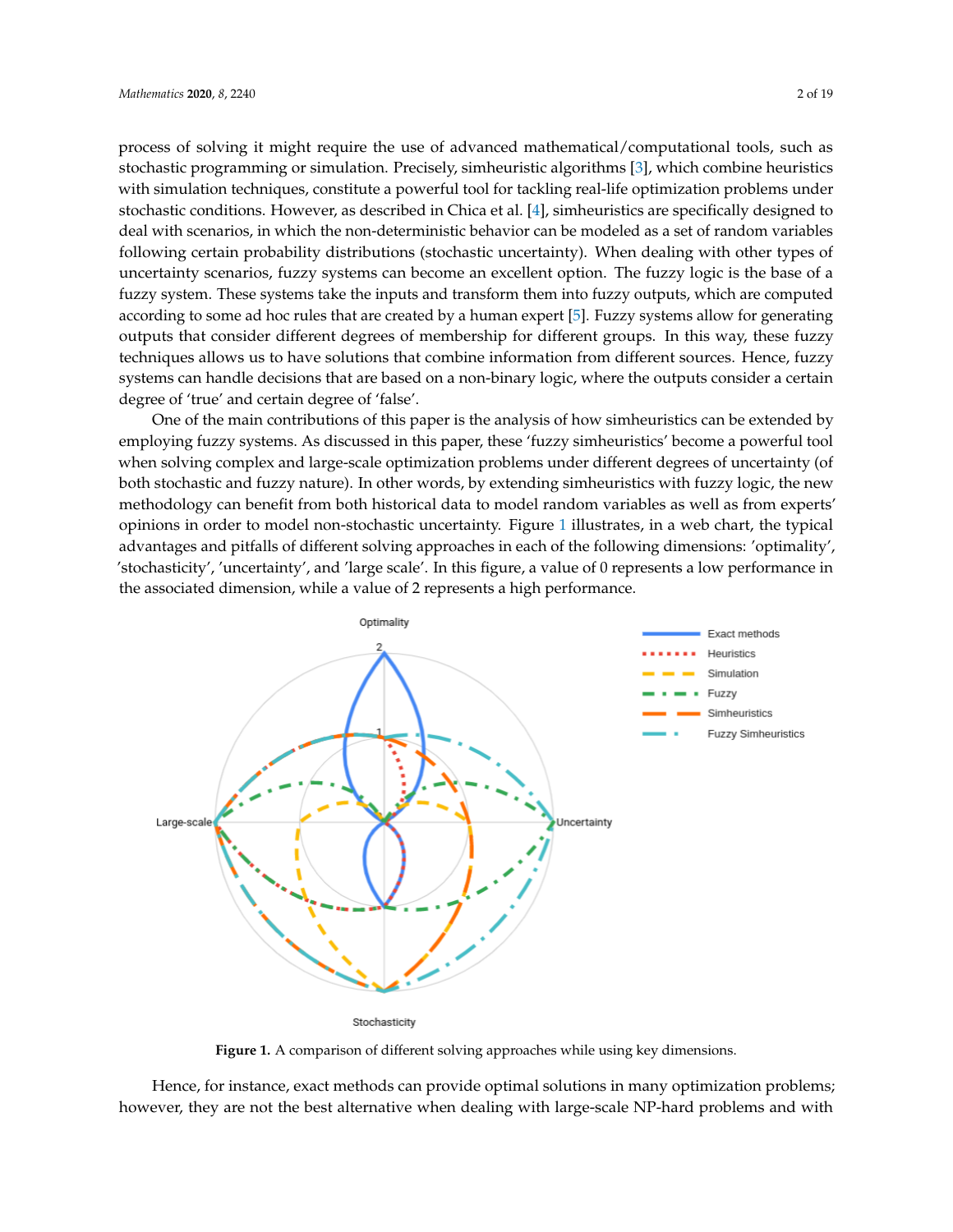problems under uncertainty scenarios. Similarly, heuristics can efficiently solve large-scale instances, but they do not guarantee optimality and, moreover, they are not well-designed to tackle uncertainty scenarios. Simulation allows for us to consider stochastic scenarios in a natural way, but it typically does not provide optimal or near-optimal solutions, and it can only consider stochastic uncertainty. Fuzzy techniques are well-designed to deal with non-stochastic uncertainty, but they are limited when considering stochastic uncertainty and they do not guarantee optimality either. Finally, simheuristics provide some of the combined benefits of simulation and heuristics, but they still have severe limitations when dealing with uncertainty of non-stochastic nature. Notice that none of the methodologies achieves a 'perfect' performance in all of the considered dimensions. Still, as it will be discussed in this paper, the proposed fuzzy simheuristics methodology has the potential to reach the maximum score in at least three out of the four dimensions (stochasticity, uncertainty, and large scale), while keeping a reasonably good score in the remaining one (optimality). In addition to the introduction of the new fuzzy simheuristic methodology, a second contribution of our paper is the solving of a rich and realistic version of the team orienteering problem (TOP) [\[6\]](#page-15-5). In the classical (deterministic) version of the TOP, a fixed fleet of vehicles has to visit a number of candidate nodes while going from an origin depot to a destination depot. Visiting each node for the first time raises a reward, and the goal is to maximize the total accumulated reward without exceeding the maximum distance/time allowed per vehicle route. While both deterministic and stochastic versions of the TOP have been analyzed in the existing literature [\[7\]](#page-15-6), our work is the first one that considers the TOP with dual stochastic and fuzzy rewards.

The remaining sections of this paper are distributed, as follows. In Section [2,](#page-2-0) basic concepts on fuzzy systems are reported, while Section [3](#page-3-0) provides an overview of simheuristics. Section [4](#page-4-0) includes a literature review on hybrid approaches combining heuristics with simulation and fuzzy techniques. In Section [5,](#page-7-0) we describe the principles of fuzzy simheuristics. In order to illustrate the previous concepts, Section [6](#page-8-0) introduces the TOP with dual stochastic and fuzzy rewards, and a series of numerical experiments are carried out in Section [7.](#page-9-0) Section [8](#page-14-0) discuses the challenges and open research lines. Finally, Section [9](#page-14-1) highlights the main contributions and results of this work.

#### <span id="page-2-0"></span>**2. Overview of Fuzzy Concepts**

Fuzzy logic emerges as an extension of the classical set logic to model uncertainty in sets. Fuzzy logic allows for us to quantify and understand data with uncertainty. In a practical sense, fuzzy logic cannot state with total certainty whether something is true or false. Instead, fuzzy logic assigns a degree of membership to the linguistic concept of true or false. From this idea, it is possible to design fuzzy inference systems (FIS) in order to transform input values to an output space, where the internal mapping only uses linguistic rules. FIS allows for representing the knowledge of an expert in a simple yet powerful manner. In general, fuzzy inference systems share a five-element structure, as depicted in Figure [2.](#page-2-1)

<span id="page-2-1"></span>

**Figure 2.** Fuzzy inference system.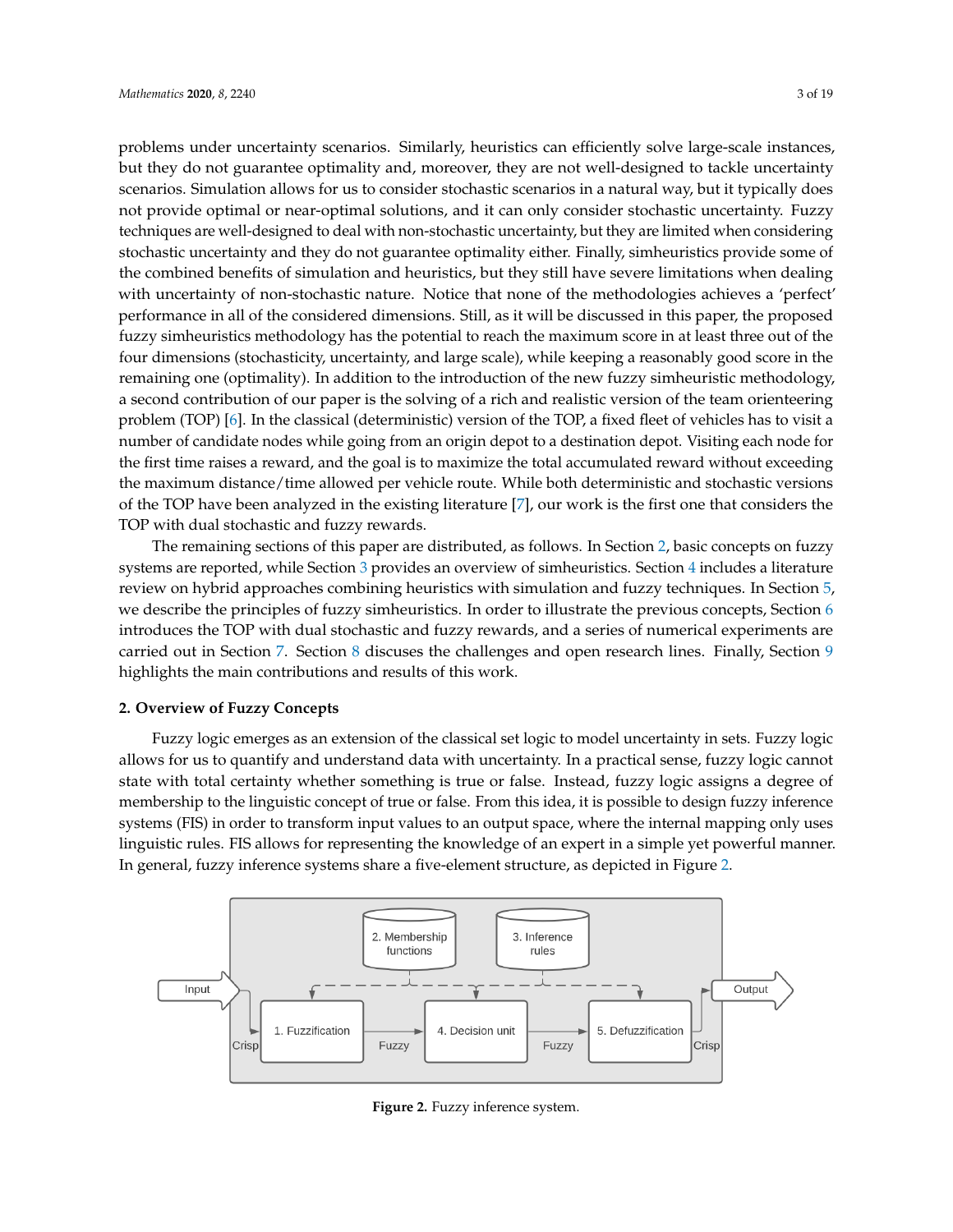In the context of this article, the FIS will estimate the rewards that were collected by the vehicle from those nodes with an uncertain behavior that cannot be modeled while using probability distributions. Next, the five-element structure is described in more detail:

- Fuzzification: the first element in a FIS is fuzzification, which transforms the inputs that are expressed in crisp values into their corresponding fuzzified variable [\[5\]](#page-15-4). A fuzzified variable is associated with a linguistic concept that usually describes labels [\[8\]](#page-15-7). In the case of the considered TOP, for instance, historical reward data that are related to similar nodes might be used as an input criterion to assign labels to each node. The input values (crisp) will then be transformed into a fuzzy value while using the associated membership functions.
- Membership functions: the second element is a database containing membership or belonging functions, which defines a fuzzy set that is associated with a linguistic label [\[9,](#page-15-8)[10\]](#page-15-9). The membership function must be standardized, convex, and distinct (i.e., it has a limited overlap with other functions) [\[5\]](#page-15-4). Following the TOP example, the reward input variables might have three membership functions: low, medium, and high.
- Inference rules: the third element is composed of the inference rules. The rules are usually designed by experts in the field while using 'if . . . then' expressions [\[11\]](#page-15-10). In this context, simple rules, such as the following, can be employed: "if a given percentage of similar nodes have offered a low reward in the last *n* visits, then the reward of this node is likely to be low".
- Decision unit: the fourth element is the decision unit, which is dedicated to performing the inference operations on the rules in order to obtain a fuzzy result [\[12\]](#page-15-11). Operators, such as union, intersection, and complement are commonly used to combine fuzzy sets through a t-norm operator, which multiplies or determines the minimum in the input fuzzy set in order to generate a fuzzy output set [\[13\]](#page-15-12). In the TOP context, all of the input variables in the form of membership functions are combined to produce an output distribution following the inference rules and a union operation.
- Defuzzification: the fifth and last element is defuzzification, which transforms the fuzzy results into a crisp equivalent. In general terms, the resulting distribution of the decision unit is reduced to a numeric value. It is possible to use operators such as the weighted mean, the center of gravity method, the mean of maximums, etc. The last two are used to provide good results in many applications [\[14\]](#page-15-13). In this article, the defuzzification step is conducted after the inference step by considering each membership function's contribution with the union operation on a Mamdani-type system. Subsequently, the fuzzy representation of the problem is transformed into a crisp value while using the center-of-gravity method.

Fuzzy approaches have been extensively used in different fields. In particular, many practical applications of fuzzy systems appear in the context of logistics, transportation, and supply networks, including production management, quality, and cost-benefit analysis. In the aforementioned networks, it is common to suffer from incomplete information, imprecise references, or unreliable data, which incentives the use of fuzzy logic in many practical applications. Finally, the common methods that are used to solve the drawbacks in decision making are handled while using the structured approach of scoring methods [\[15\]](#page-16-0). However, such techniques are not effective in supplier evaluation decisions [\[16\]](#page-16-1). In this sense, the fuzzy inference systems might constitute an effective approach.

## <span id="page-3-0"></span>**3. Overview of Simheuristics**

Modeling and simulation techniques allow for us to study the behavior, performance, and reliability of complex systems with random elements [\[17\]](#page-16-2). Despite simulation being an excellent tool for analyzing systems under stochastic uncertainty conditions, it is not an optimization methodology. Hence, in order to efficiently solve stochastic optimization problems, the simulation must be hybridized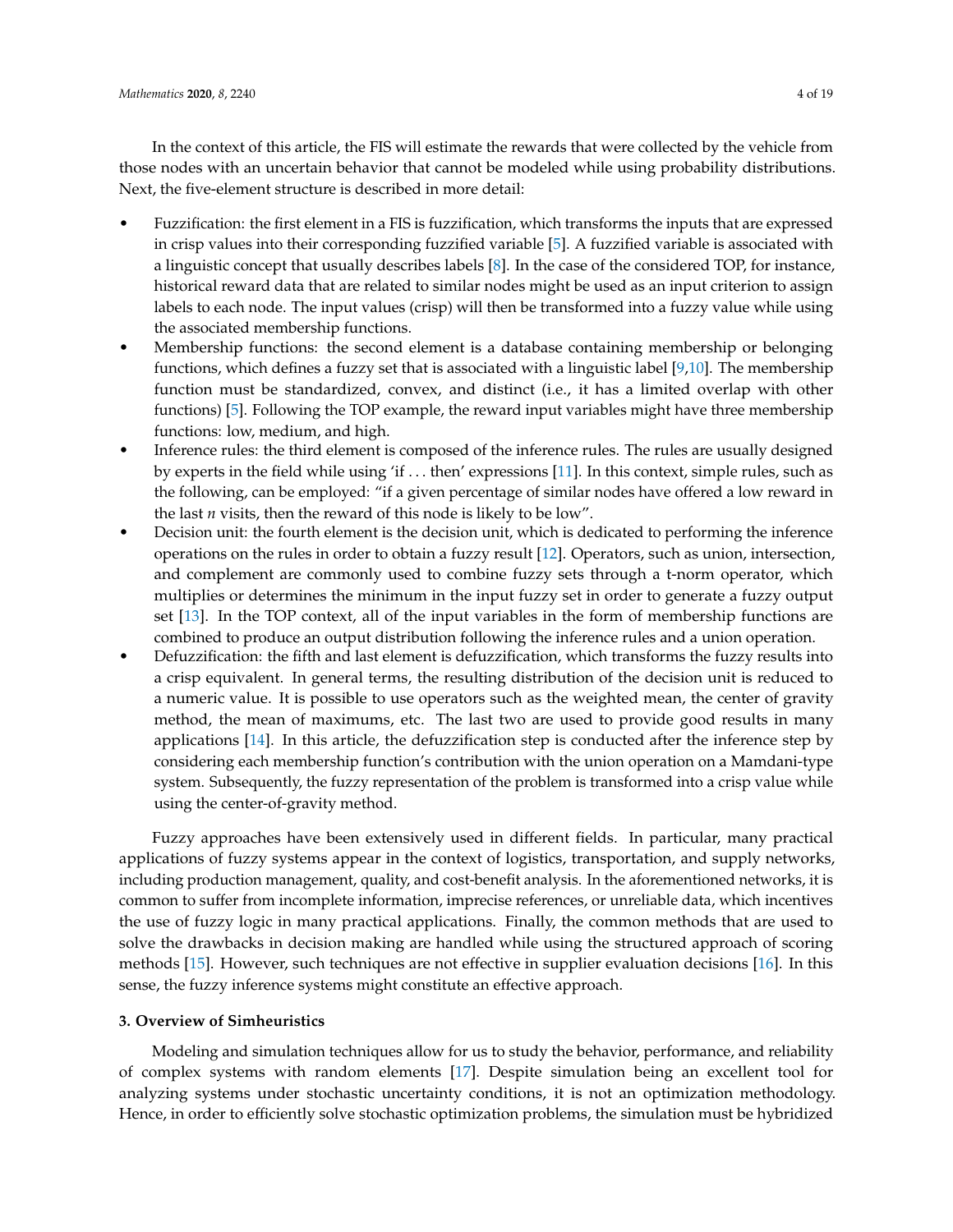with optimization methods [\[18\]](#page-16-3). Many articles have been devoted to analyzing different ways of building simulation-optimization approaches. Among these, recent reviews on simulation-optimization can be found in Figueira and Almada-Lobo [\[18\]](#page-16-3), Amaran et al. [\[19\]](#page-16-4), and de Sousa Junior et al. [\[20\]](#page-16-5).

The simheuristics concept, which can be seen as one particular case of simulation-optimization, is based on the combination of simulation with metaheuristics. To the best of our knowledge, Glover et al. were the first authors proposing such a combination for dealing with stochastic optimization problems [\[21\]](#page-16-6). Hence, a typical simheuristic algorithm integrates a simulation component into a metaheuristic framework, so that the latter drives the searching process in the solution space, while the former is employed in order to manage the random elements of the stochastic optimization problem [\[22\]](#page-16-7). Simheuristics are specially designed to tackle optimization problems that, in its mathematical formulation, contain random components in the objective function and/or probabilistic constraints (i.e., constraints that need to be satisfied with a certain probability). Equally important, because they are based on simulation, simheuristics can not only provide estimates of one single statistic (e.g., the expected cost in a cost-minimization problem), but many other dispersion measures (e.g., variance, quartiles, etc.), which allow for us to consider the risk or reliability aspects of a proposed solution. Some recent articles using this methodology are shortly introduced next in order to illustrate the potential applications of simheuristics in many different fields.

In the area of logistics and transportation, different authors have used simheuristics in order to solve stochastic and rich versions of the vehicle routing problem [\[23–](#page-16-8)[25\]](#page-16-9), the arc routing problem [\[26\]](#page-16-10), the team orienteering problem [\[27\]](#page-16-11), the facility location problem [\[28\]](#page-16-12), the inventory routing problem [\[29](#page-16-13)[–31\]](#page-16-14), the waste collection problem [\[32](#page-16-15)[,33\]](#page-16-16), and the location routing problem [\[34\]](#page-16-17). Thus, for instance, Latorre-Biel et al. [\[35\]](#page-16-18) study a vehicle routing problem with stochastic and correlated demands by extending the simheuristic algorithm with a Petri net component that allows for predicting correlations among customers' demands. Likewise, Gruler et al. [\[36\]](#page-16-19) provide a case study, in which the goal is to optimize a waste collection problem with random travel times that also depend upon the period of the day that we are considering. In the area of manufacturing and production, simheuristics have been used to solve flow shop scheduling problems [\[37\]](#page-17-0). A nice example is the paper by Villarinho et al. [\[38\]](#page-17-1), where a rich flow shop scheduling problem, including delivery dates and cumulative payoffs, is modeled and solved when considering random processing times. In the area of computational finance, simheuristics have been employed in order to optimize a project portfolio selection problem with stochastic elements [\[39\]](#page-17-2). Finally, in the area of Internet computing, simheuristics have been utilized to analyze the reliability of services that were deployed over distributed networks of computers [\[40\]](#page-17-3).

This review shows that simheuristics have successfully been applied to solve different stochastic optimization problems in a wide range of application areas. Still, in order to deal with non-stochastic uncertainty, simheuristics need to be combined with fuzzy techniques, as discussed in this paper.

### <span id="page-4-0"></span>**4. Literature Review on Hybrid Heur-Sim-Fuzzy Approaches**

In most academic papers, combinatorial optimization problems are modeled while assuming deterministic conditions. This allows for reducing the difficulty of the optimization problems and also working on methodologies that are capable of generating optimal or near-optimal solution under deterministic scenarios. Unfortunately, many real-life problems contain different levels of uncertainty, i.e.,: stochastic and non-stochastic or fuzzy uncertainty. Dealing with uncertainty typically introduces additional challenges during the solving process. Still, the solutions that are found might be more realistic and directly applicable to the original problem. It is not common to find papers hybridizing heuristics and simulation in order to solve optimization problems with inputs of three different nature: deterministic, stochastic, and fuzzy [\[41\]](#page-17-4). It is easier to find approaches that deal with just deterministic and stochastic inputs or just deterministic and fuzzy inputs [\[42\]](#page-17-5). In the control engineering literature, it is possible to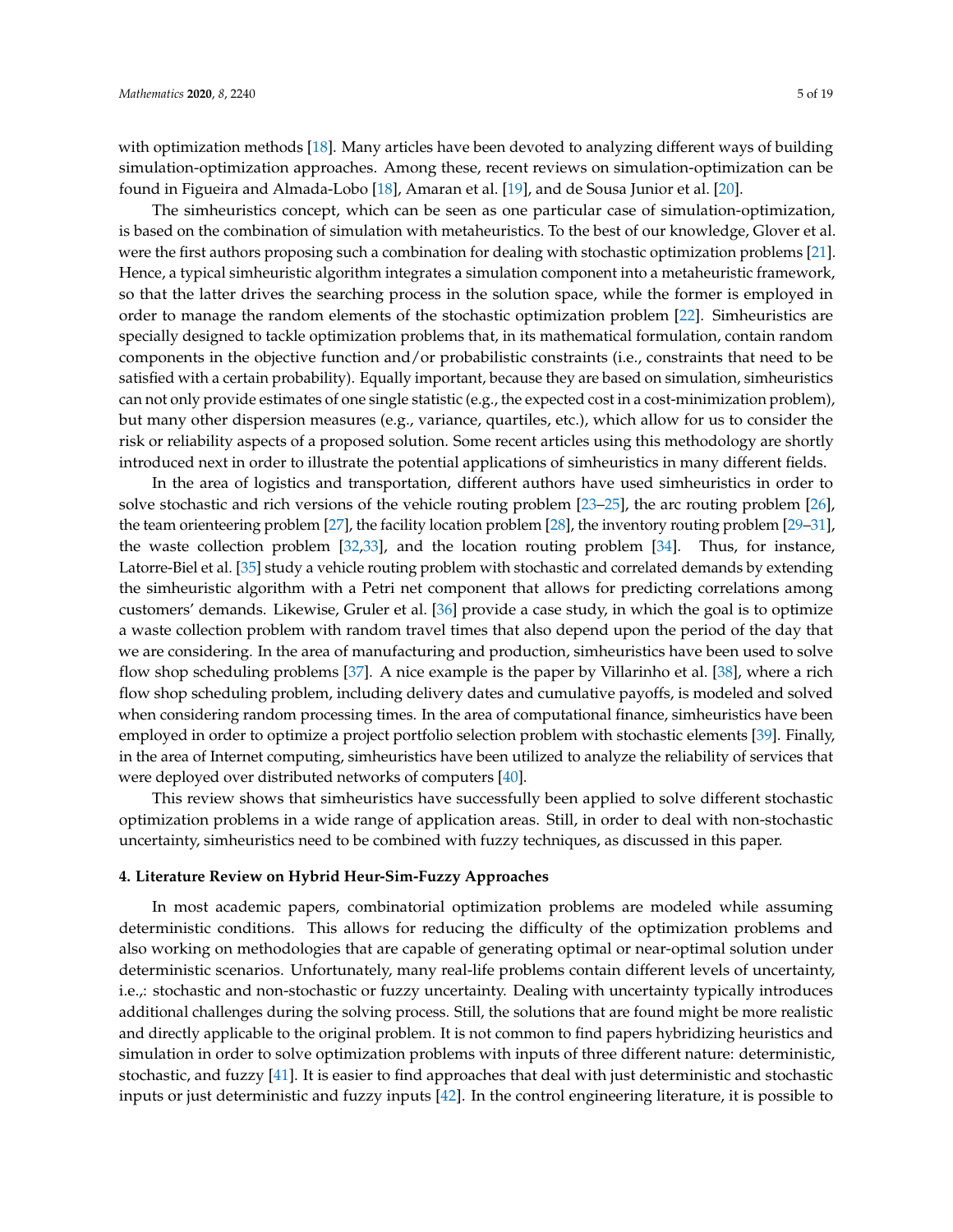find works that present fuzzy-heuristic-based methodologies [\[43,](#page-17-6)[44\]](#page-17-7). Nevertheless, these papers rarely consider combinatorial optimization problems, as the one discussed in our work.

In the areas of simulation and optimization, we find similar approaches to different problems: multiple versions of the location routing problem (LRP) are faced by means of hybrid heuristics and simulation. For instance, Ghaffari-Nasab et al. [\[45\]](#page-17-8) solve the LRP with fuzzy demands, designing a hybrid approach combining simulated annealing (SA) with stochastic simulation. In Nadizadeh and Nasab [\[46\]](#page-17-9), the authors combine stochastic simulation with heuristics in order to solve the dynamic LRP with fuzzy demands. Another approach to a similar problem is that proposed in Zhang et al. [\[47\]](#page-17-10). In this case, the authors solve a multi-depot LRP with uncertainty elements by combining a simulation with a genetic algorithm (GA).

Another commonly studied problem with a number of variants is the vehicle routing problem (VRP). Expósito et al. [\[48\]](#page-17-11) defines a fuzzy GRASP metaheuristic in order to solve an optimization problem in which a tourist has to maximize the total added value that is gathered by visiting different points of interest (POI). The proposed fuzzy GRASP differs from the standard GRASP, since it considers the set of promising POIs with fuzzy scores to be included in the solution. In Yan et al. [\[49\]](#page-17-12), a fuzzy evolutionary algorithm (EA) is used in order to tackle a two-echelon VRP. With the goal of minimizing total cost, these authors combine a fuzzy assignment method with an iterative evolutionary learning process. Additionally, a graph-based fuzzy operator is employed in order to filter out non-promising solutions. Another work on routing optimization is that of Zhang et al. [\[50\]](#page-17-13), who propose an adaptive large neighborhood search (LNS) algorithm, enhanced with a fuzzy simulation, in order to solve the fuzzy electric VRP with time windows and recharging stations. The authors use fuzzy variables to model different uncertain elements, such as: service/travel times and energy consumption of the batteries. In addition, they also consider the possibility of completing partial recharges. Another work, as presented in Brito et al. [\[51\]](#page-17-14), introduces a new hybrid metaheuristic, which combines ant colony optimization (ACO), GRASP, and variable neighborhood search with fuzzy sets in order to solve the VRP with time windows (VRPTW). These authors consider soft time windows and, hence, they are modeled as fuzzy constraints.

The flow shop scheduling problem (FSP) has also received attention by the fuzzy-optimization community. The study presented in Ladj et al. [\[52\]](#page-17-15) focuses on the permutation FSP under availability constraints with makespan and maintenance cost optimization criteria. According to the authors, values, such as the remaining useful life or the degradation level, are difficult to predict. Hence, fuzzy logic is employed to model this variables. In order to solve this problem, they propose a hybrid heuristic method that combines a variable neighborhood search algorithm with fuzzy logic. In a similar work, Ladj et al. [\[53\]](#page-17-16) propose a differnt approach: a GA to solve the FSP under availability constraints with makespan criterion. Due to the several sources of uncertainty in the prognosis process of maintenance interventions scheduled, they model the prognostics and health management of machines while using fuzzy logic. A flow shop scheduling problem, with fuzzy processing times, is studied by Shao et al. [\[54\]](#page-17-17). In this paper, several factories are considered, with each factory being modeled as a flow shop without buffers between machines. With the goal of minimizing the (fuzzy) makespan among factories, the authors propose two fuzzy-based heuristics. Similarly, He et al. [\[55\]](#page-17-18) propose a discrete multi-objective fireworks algorithm, which is based on fuzzy logic, in order to solve the multi-objective FSP. The defined objective is to minimize, simultaneously, the total cost, makespan, mean flow-time, and mean idle time of machines.

The portfolio optimization problem (POP) is yet another family of optimization problems where fuzzy variables are usually found. Ferreira et al. [\[56\]](#page-17-19) present a hybrid integrated framework for solving the POP in private banking. These authors consider investors' preferences as well as legal aspects, which are modeled as fuzzy variables. Chen and Xu [\[57\]](#page-17-20) present a hybrid metaheuristic method that combines features of the bat algorithm and differential evolution for solving the POP with fuzzy returns. Their approach aims at simultaneously optimizing different dimensions, i.e.,: the portfolio's risk, return, and diversification. They also consider other realistic features, such as cardinality constraints, transaction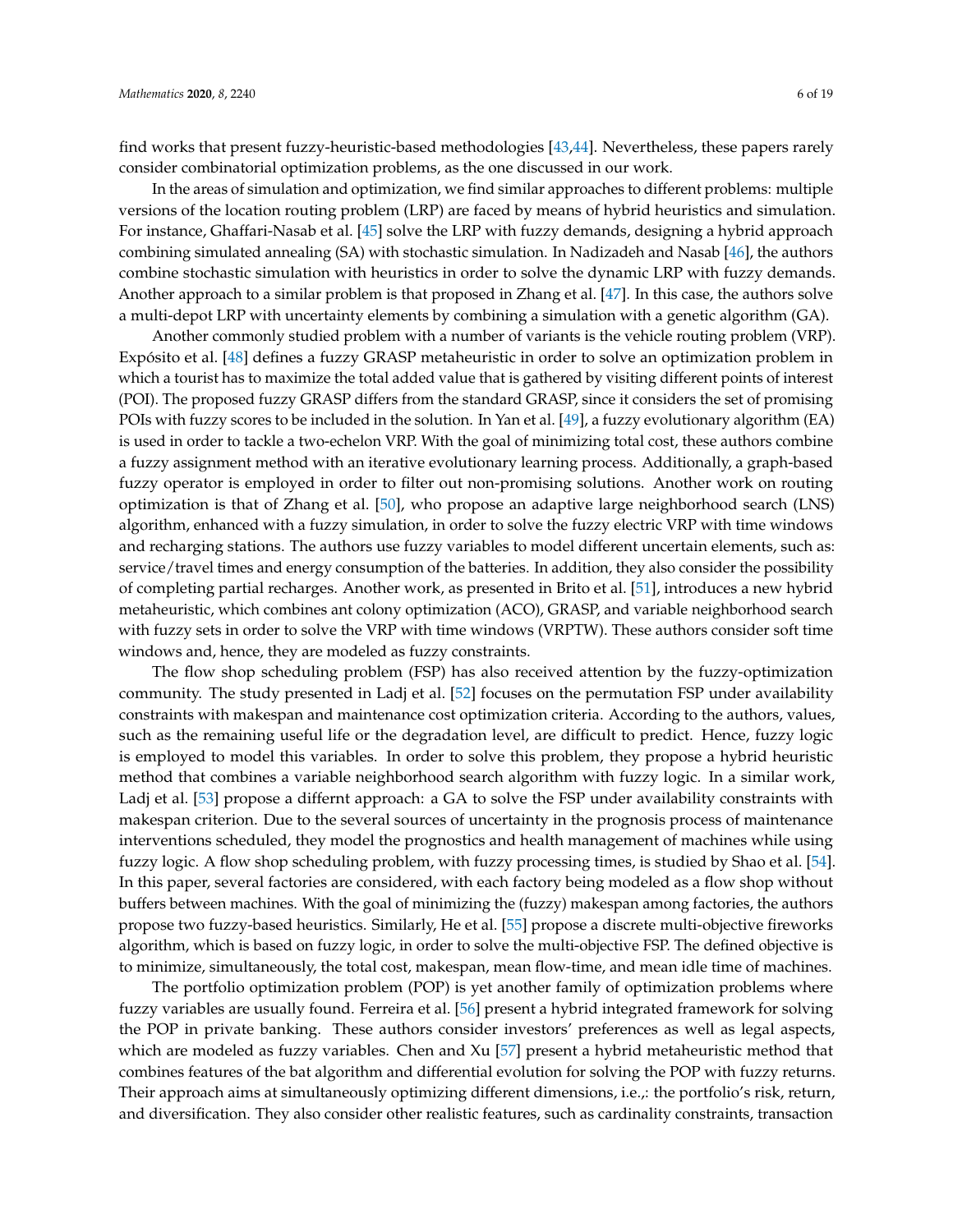costs, etc. Another approach to the aforementioned problem can be found in Saborido et al. [\[58\]](#page-17-21), where a risk model is proposed. These authors consider the investor's requirements, as well as other desirable characteristics of the portfolio. Hence, while assuming the cardinality constraints and others, they try to optimize the portofolio's expected return, downside risk, and skewness. In order to solve this problem, the authors propose an evolutionary multi-objective optimization algorithm, which is combined with fuzzy logic to model the uncertain future return on given portfolios. Finally, Dutta et al. [\[59\]](#page-18-0) propose a fuzzy GA to solve the POP. For that, they use a fuzzy price scenario that is based on a ratio factor. The factor that is associated with each stock is a fuzzy variable, where the value is estimated from historical data. Once estimated, this factor allows for forecasting future stock prices and returns.

Table [1](#page-6-0) summarizes how some of the aforementioned authors have been working in optimization problems when considering different uncertainty sources. The methodologies in these papers make use of different strategies, but they always combine heuristics, simulation, and fuzzy-related modeling techniques.

| Article Ref.       | Problem Type                                          | <b>Fuzzy Elements</b>                                           | <b>Solving Methodology</b>                                              |  |
|--------------------|-------------------------------------------------------|-----------------------------------------------------------------|-------------------------------------------------------------------------|--|
| [43]               | <b>LRP</b>                                            | Demands                                                         | SA + stochastic simulation                                              |  |
| [44]               | Dynamic capacitated LRP                               | Demands                                                         | Local search +<br>stochastic simulation                                 |  |
| $\lceil 45 \rceil$ | Uncertain multidepot LRP                              | Travel time, emergency relief costs,<br>$CO2$ emissions         | GA + stochastic simulation                                              |  |
| [46]               | VRP—Tourist trip design<br>problem with clustered POI | POIs                                                            | <b>Fuzzy GRASP</b>                                                      |  |
| [47]               | Two-echelon VRP                                       | Assignment schema                                               | <b>Fuzzy EA</b>                                                         |  |
| [48]               | Fuzzy electric VRPTW<br>with recharging stations      | Service time.<br>battery energy consumption,<br>and travel time | Adaptive LNS +<br>fuzzy simulation                                      |  |
| [49]               | <b>VRPTW</b>                                          | Soft time window $\!{\rm S}$                                    | $ACO + GRASP +$<br>VNS with fuzzy sets                                  |  |
| [50]               | Permutation FSP                                       | Useful life and degradation values                              | VNS + Fuzzy logic                                                       |  |
| $\left[51\right]$  | <b>FSP</b>                                            | Prognostics and machines' health<br>management                  | <b>GA</b>                                                               |  |
| $\sqrt{52}$        | Distributed FSP                                       | Processing time                                                 | Fuzzy heuristics                                                        |  |
| $\left[53\right]$  | Multi-objective FSP                                   | Makespan                                                        | Fireworks algorithm                                                     |  |
| [54]               | POP                                                   | Legal aspects, investor's preferences                           | Fuzzy multiatribute                                                     |  |
| [55]               | POP                                                   | Returns                                                         | Bat algorithm +<br>differential evolution                               |  |
| [56]               | POP                                                   | Returns                                                         | Evolutionary multi-objective<br>optimization algorithm +<br>Fuzzy logic |  |
| [57]               | POP                                                   | Stocks' ratio factors                                           | Fuzzy GA                                                                |  |

<span id="page-6-0"></span>**Table 1.** A summary of different works combining heuristics, simulation, and fuzzy-related techniques.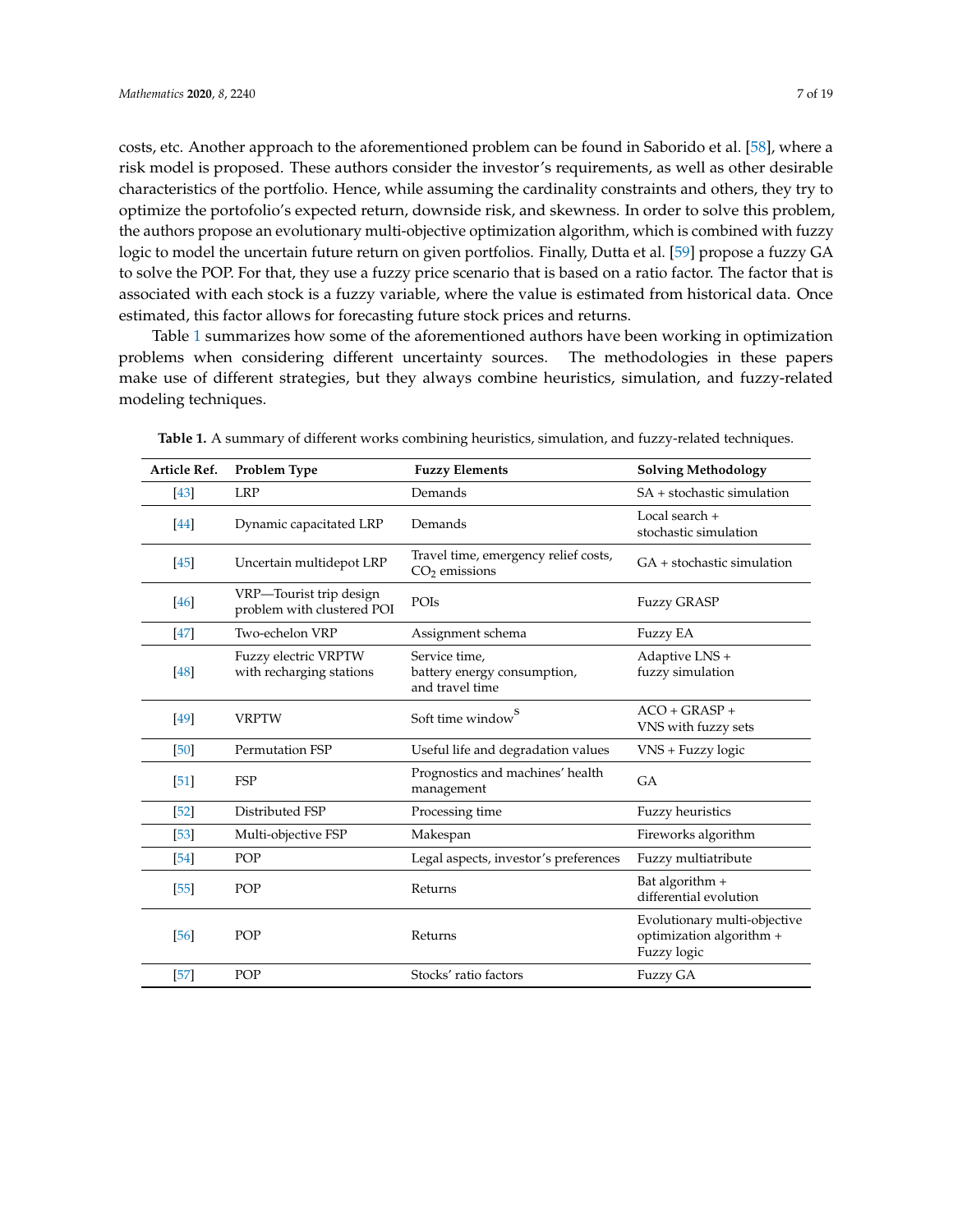<span id="page-7-0"></span>We propose extending the simheuristic framework [\[4\]](#page-15-3) by including a fuzzy component in order to deal with combinatorial optimization problems with uncertainty components of both stochastic and non-stochastic nature, as described in Figure [3.](#page-7-1)

<span id="page-7-1"></span>

**Figure 3.** Schema of the extended fuzzy-simheuristic approach.

Thus, given an optimization problem with both stochastic and uncertainty elements, the methodology combines a heuristic-based component, a simulation component, and a fuzzy component, as follows:

- 1. Stochastic and other uncertainty elements (random variables, uncertain inputs, etc.) are substituted by their expected or most likely values, which provides a deterministic version of the original optimization problem.
- 2. Until a stopping criterion is met (e.g., a maximum time allowed to do computations), a metaheuristic framework is employed in order to iteratively generate feasible solutions of 'good' quality to the deterministic version of the problem.
- 3. Whenever a solution that is generated by the optimization component is considered as a 'promising' one—in terms of the deterministic objective function—, it is processed by the simulation and the fuzzy components, i.e.,: *(i)* for a relative low number of runs, each a new value is assigned to each random or fuzzy element based on its probability distribution or fuzzy function, respectively; *(ii)* the objective function and the constraints are evaluated under the randomly/fuzzy generated values; and, *(ii)* summary statistics (mean, variance, quantiles, percentiles, etc.) and risk/reliability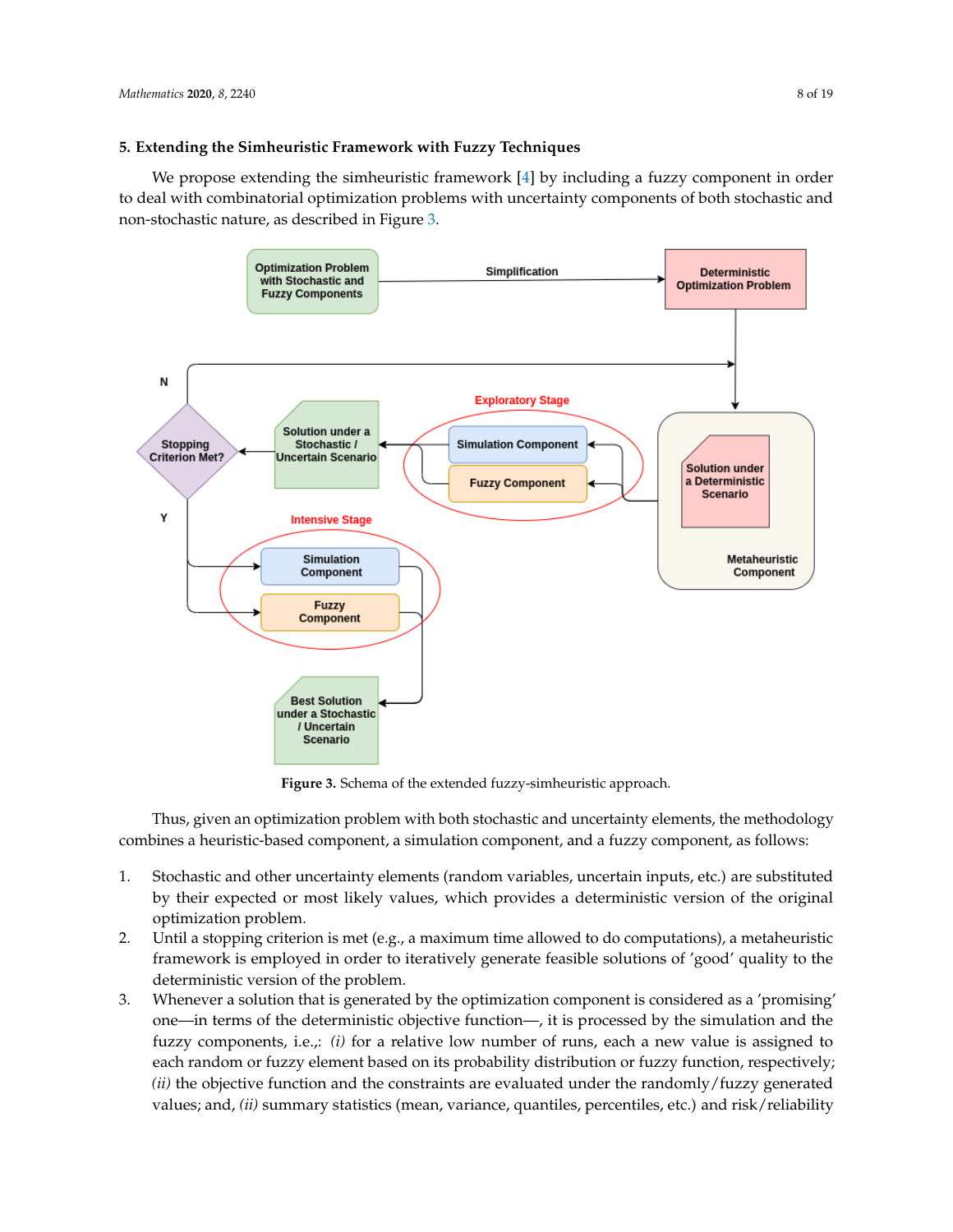values (whenever probabilistic constraints are considered) are obtained for the promising solution being considered.

- 4. The summary statistics and risk/reliability values gathered are employed in order to guide the heuristic search during the next iteration. This can be achieved, for instance, by updating the 'base' or reference solution in a single-solution metaheuristic algorithm, such as an iterated local search [\[60\]](#page-18-1), or by updating the current population of parents in a multi-population metaheuristic, such as a genetic algorithm.
- 5. Once the stopping criterion is met, a small subset of 'elite' solutions is collected. A final and more intensive simulation is executed for each elite solution in order to obtain more accurate estimates of summary statistics and risk/reliability values. As before, in this simulation, both probability distributions and fuzzy functions are employed, depending on whether the element has a stochastic or fuzzy nature.
- 6. Finally, the 'best' solution (or pull of best alternative solutions) is returned, while taking into account that the decision maker might be not only interested in the average value that is associated with a solution, but also in its variance and reliability level.

## <span id="page-8-0"></span>**6. The Team Orienteering Problem with Stochastic and Fuzzy Rewards**

We have selected a rich and realistic variant of the TOP in order to illustrate the use of fuzzy simheuristics for solving combinatorial optimization problems with different levels of uncertainty [\[6\]](#page-15-5). As can be seen in Figure [4,](#page-8-1) a number of candidate nodes can be visited using a given fleet of vehicles. The first time a node is visited, a reward is collected. Because each vehicle has a maximum driving range and the number of vehicles is limited, not all of the nodes can typically be visited. Thus, the goal is to find the routes (one per vehicle) that maximize the collected reward without exceeding the driving range threshold in any route.

<span id="page-8-1"></span>

**Figure 4.** The Team Orienteering Problem (TOP).

Using a more formal description, we consider a limited number of vehicles, *m*, and a maximum time,  $t_0$ , in which each route has to be completed. A graph  $G = (N, A)$  describes the candidate nodes, with  $N = \{0, 1, \ldots, n + 1\}$  being the set of nodes—which includes *n* customer nodes, an origin, 0, and a destination  $n + 1$ —and  $A = \{(i, j)/i, j \in N, i < j\}$  being the set of edges connecting these nodes. A traverse time,  $t_{ii}$ , is given for each edge. Additionally,, a first-visit reward,  $u_i \geq 0$ , is associated with each customer node. In this paper, we consider a more realistic scenario in which the reward  $u_i$  at any customer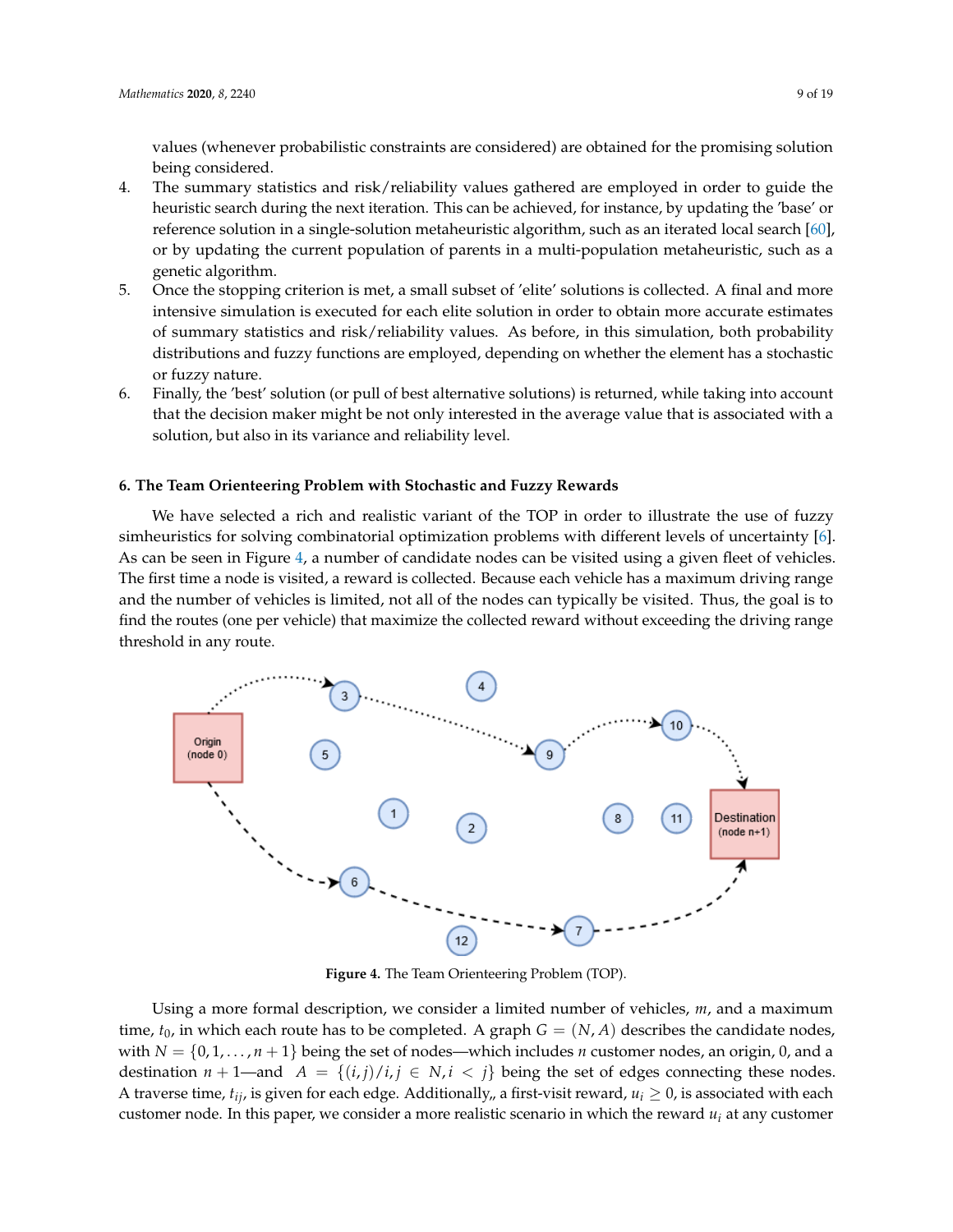node *i* ∈ *N* can be given by a deterministic value, a random variable following a probability distribution, or a fuzzy function. A set *M*, including *m* open routes will be a solution to the TOP. Here, each route can be represented by a vector of sorted nodes from the origin to the destination. In this stochastic-fuzzy version of the TOP, one natural goal will be to maximize the total expected reward, i.e.,:

$$
\max \sum_{m \in M} E[U_m], \tag{1}
$$

where  $U_m$  represents the total reward that is associated with route  $m \in M$ . Regarding the constraints, the first one is that each node is visited at most once by any route:

$$
\sum_{m \in M} \sum_{i \in N} x_{ijm} \leq 1, \ \forall j \in N \setminus \{0, n+1\}
$$
 (2)

The next equation limits the maximum time that is required to complete a tour:

$$
\sum_{(i,j)\in A} x_{ijm} \cdot t_{ij} \le t_0, \ \forall m \in M \tag{3}
$$

Node 0 is always the starting node of any route, while node  $n + 1$  is always the ending node:

$$
\sum_{j \in N} x_{0jm} = 1, \ \forall m \in M \tag{4}
$$

$$
\sum_{i \in N} x_{i(n+1)m} = 1, \ \forall m \in M \tag{5}
$$

Lastly, except in the case of the origin and destination nodes, every vehicle will always leave any node it visits:

$$
\sum_{i\in N} x_{ihm} - \sum_{j\in N} x_{hjm} = 0, \ \forall h \in N \setminus \{0, n+1\}, \forall m \in M
$$
 (6)

Although the deterministic version of the TOP has been widely studied in the literature, the high degree of uncertainty in real-life applications of the TOP make it a good candidate for our purpose. In this work, both stochastic and fuzzy rewards are introduced in the TOP. Hence, we will consider that the reward of some nodes can be modeled as random variables following a theoretical probability distribution. Likewise, we will consider that other nodes have an uncertain demand that has to be modeled while using fuzzy functions. As far as we know, no other authors have addressed this realistic version of the TOP in the past.

## <span id="page-9-0"></span>**7. Computational Experiments**

Because there are not benchmark instances in the literature for the stochastic-and-fuzzy TOP described above, we have extended the ones that were proposed for the deterministic TOP by Chao et al. [\[6\]](#page-15-5). In order to extend this deterministic benchmark, which is available from [https://www.mech.kuleuven.be/en/cib/](https://www.mech.kuleuven.be/en/cib/op/instances) [op/instances,](https://www.mech.kuleuven.be/en/cib/op/instances) we have substituted some deterministic-reward nodes by others with stochastic or fuzzy rewards. In particular, we will assume that half of the nodes show uncertain or stochastic rewards, whilst the remaining nodes maintain their original deterministic reward. The deterministic benchmark contains a total of 320 instances that are distributed in seven subsets. From each subset, we have randomly selected 10 instances. Given an instance "p*a*.*b*.*c*", *a* represents the subset, *b* defines the number of available vehicles, and *c* helps to identify the specific instance being considered.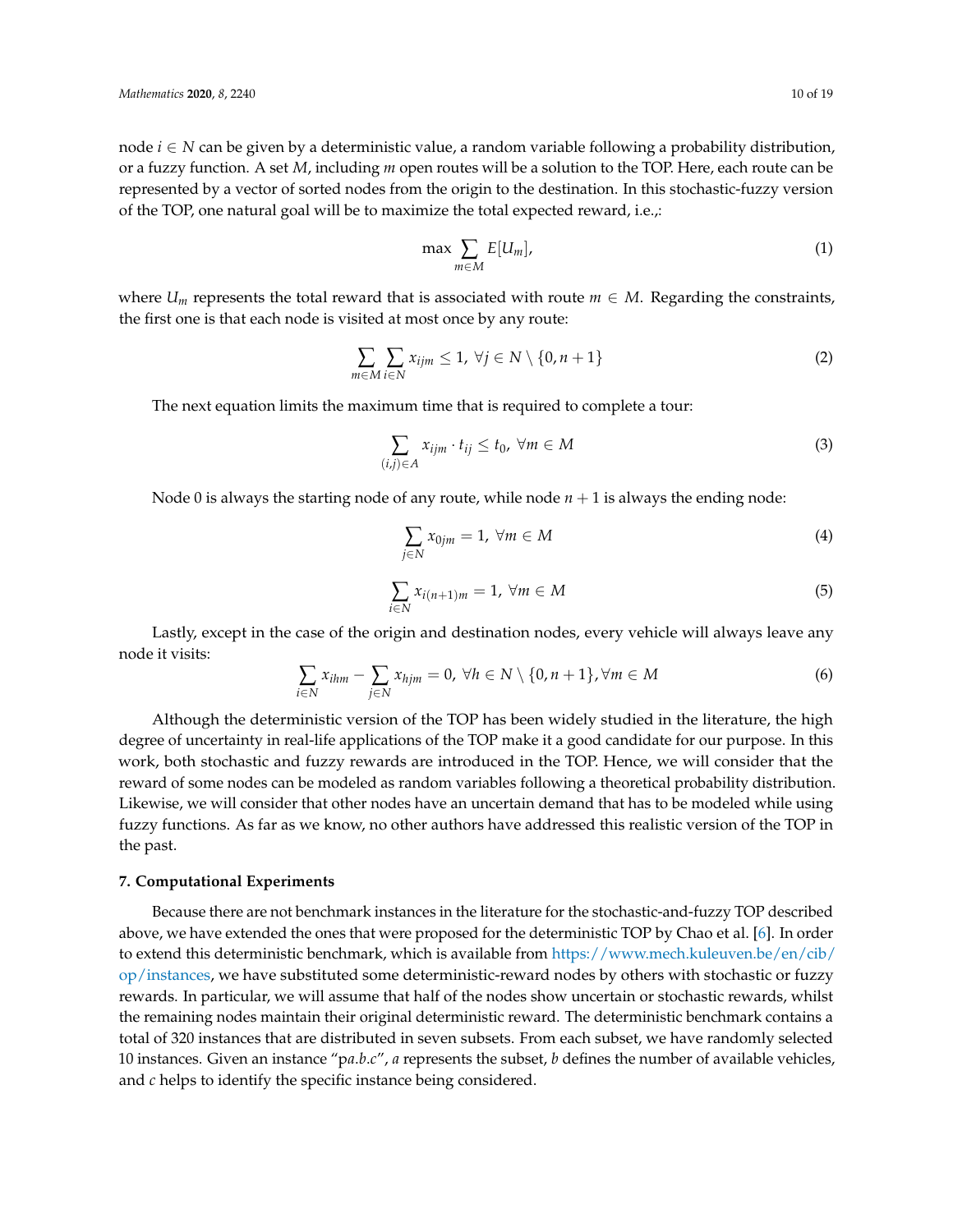With the aim of generating the fuzzy inference system, we have considered the case of electric vehicles and used their battery levels as well as the weather conditions at each node as input variables. The output of the system consists in a single variable, which represents the reward collected from the node. The range of possible values that can handle the battery and reward variables depends upon the specific instance, and they are set between 0 and the maximum driving-range value that is given in the deterministic instance. Similarly, the weather input variable is set between 0 and 100 for all instances. The input variables and the output variables are both characterized by three fuzzy-sets: low, medium, and high (Figure [5\)](#page-10-0).

<span id="page-10-0"></span>

**Figure 5.** Inputs and output variables with their respective sets used to generate the fuzzy system.

<span id="page-10-1"></span>Finally, we have established a total of nine fuzzy rules, which describe the knowledge that is necessary to compute the collected reward. These rules can be visualized in Figure [6,](#page-10-1) where each cell in the grid defines a rule. In order to transform the collected reward from a fuzzy representation to a crisp value, the contribution of each membership function is combined on the inference while using a union operator to determine the output distribution. Subsequently, the center-of-gravity method is applied in order to obtain a crisp output value that corresponds to the reward.

| <b>Battery</b> | Low            | Low     | Low    | Medium |  |
|----------------|----------------|---------|--------|--------|--|
|                | Medium         | Low     | Medium | High   |  |
|                | High<br>Medium |         | High   | High   |  |
|                |                | Low     | Medium | High   |  |
|                |                | Weather |        |        |  |

**Figure 6.** A representation of fuzzy rules used in the Fuzzy system.

Concerning to the parameters of the fuzzy-simheuristic approach, we have executed the exploratory phase during 100 seconds. In this phase, we have set the number of Monte-Carlo simulation (MCS) runs to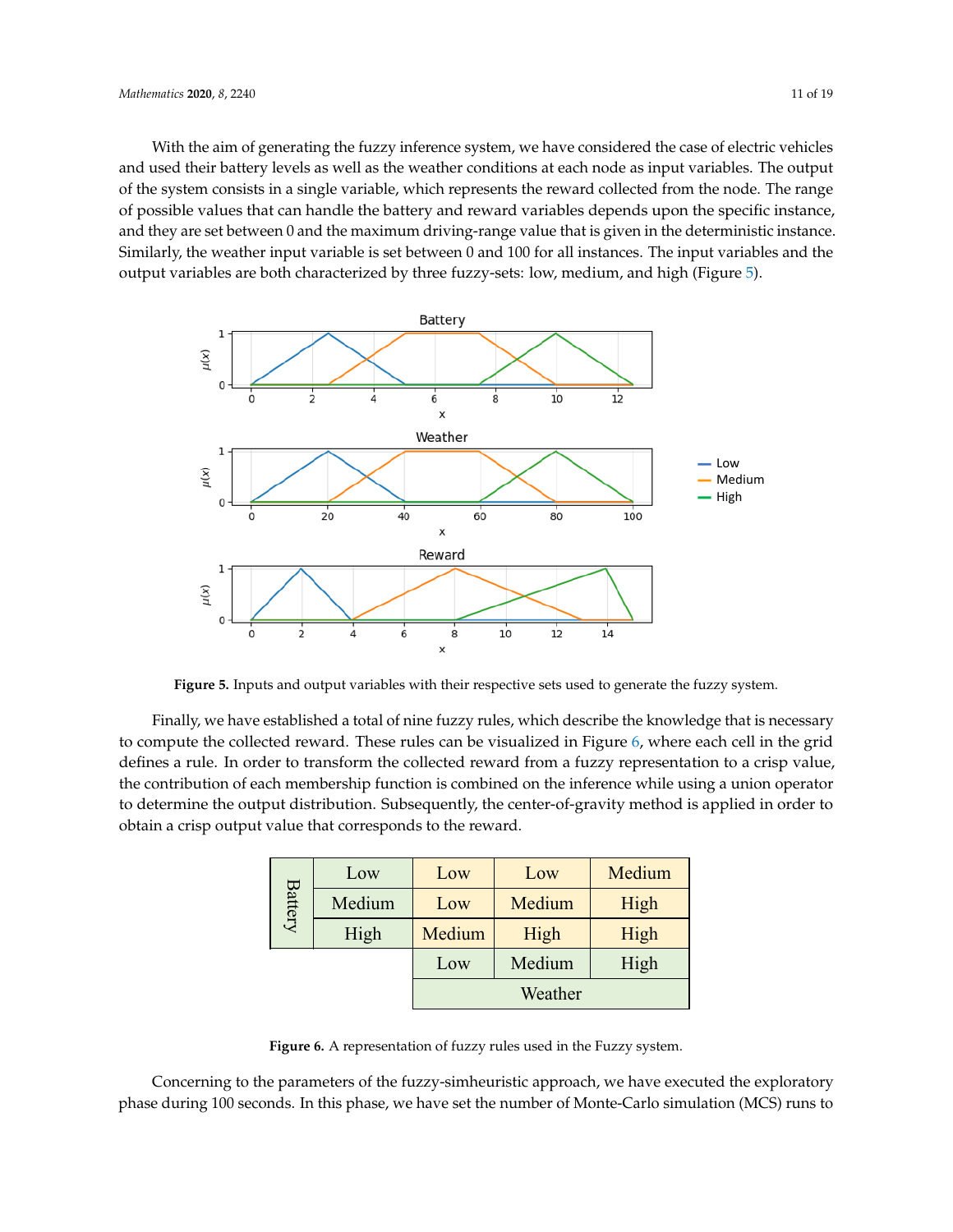100, and we have restricted the number of solutions in the 'elite' set to 3. These elite solutions have been further analyzed in a second stage, where a larger number of MCS runs, 2000 has been used in order to obtain more accurate estimations. After this process, the solution with the highest expected reward has been chosen. In regard to technical specifications, the fuzzy-simheuristic algorithm has been implemented while using Python 3.7. It has been run using a standard PC with an Intel *i*7 CPU at 2.20 GHz and 16 GB RAM. With the aim of verifying the viability of the proposed approach and evaluating its behavior, we carried out an experimental study, where four different uncertainty scenarios were considered:

- Deterministic scenario: here, all of the information is available. Thus, we have perfect information regarding the collected reward at each node. This scenario corresponds to the classical TOP version without uncertainty. For solving this deterministic scenario, we have employed the heuristic algorithm proposed by Panadero et al. [\[27\]](#page-16-11). Algorithm [1](#page-12-0) depicts its main components. Firstly, an initial dummy solution is computed. This dummy solution contains one route per node, i.e.,: for each customer node, a vehicle departs from the origin depot, visits the node, and then goes to the destination depot. Notice that all of these single-customer routes should satisfy the driving-range constraint—otherwise, the problem is trivially unfeasible. Subsequently, the benefits that are associated with each edge connecting two different nodes are generated, i.e., the savings in driving time (or distance), as well as the reward increase in reward collected in that route. Notice that each edge has two different savings, one per direction or arc. Next, the arcs that are associated with each edge are sorted in a list in descending order—from the highest saving to the lowest saving. This sorted list of arcs is traversed in a descending order, trying to merge the two routes that are connected by the corresponding arc–i.e., routes linked by high-savings arcs are merged as far as the resulting route does not exceed the driving-range constraint. This merging process is iterated until all of the savings are considered. Finally, the *m* routes (one per vehicle) that are providing the highest reward constitute the solution proposed by the heuristic. Additional details regarding how to improve this solution by employing biased-randomization techniques are described in the aforementioned reference.
- Stochastic scenario: here, we assume that the rewards of a subset of nodes (nodes with even *id*) are random variables following a Log-Normal probability distribution. The Log-Normal distribution allows for us to model stochastic rewards, since these are always non-negative values. In practice, historical observations on each node's rewards can be used to determine the specific parameters of the associated probability distribution.

In our experiments, the variance of the reward associated to a node *i*, *U<sup>i</sup>* , has been set, as follows:  $Var[U_i] = c \cdot E[U_i] = c \cdot u_i$ , where  $u_i$  is the deterministic reward, while  $c \geq 0$  represents an experimental parameter that can be employed in order to analyze scenarios with different degrees of variability. In our case, we have set  $c = 40$ .

- Stochastic-fuzzy scenario: to evaluate this scenario, we have divided the subset of non-deterministic nodes into stochastic and fuzzy nodes. Thus, we consider three different types of nodes: deterministic, stochastic, and fuzzy.
- Completely fuzzy scenario: this is the scenario with the highest uncertainty degree, since all of the rewards that are associated with non-deterministic nodes are modeled as fuzzy variables. Therefore, two types of nodes are considered: deterministic and fuzzy.

Table [2](#page-13-0) presents the results for some selected instances with different characteristics. The first column of the table identifies the instances. We have divided the remaining columns into three different parts. In the first part, we validate our approach in a deterministic scenario, i.e., without considering the fuzzy or stochastic variables. In particular, we measure the performance of our deterministic solution (column 2)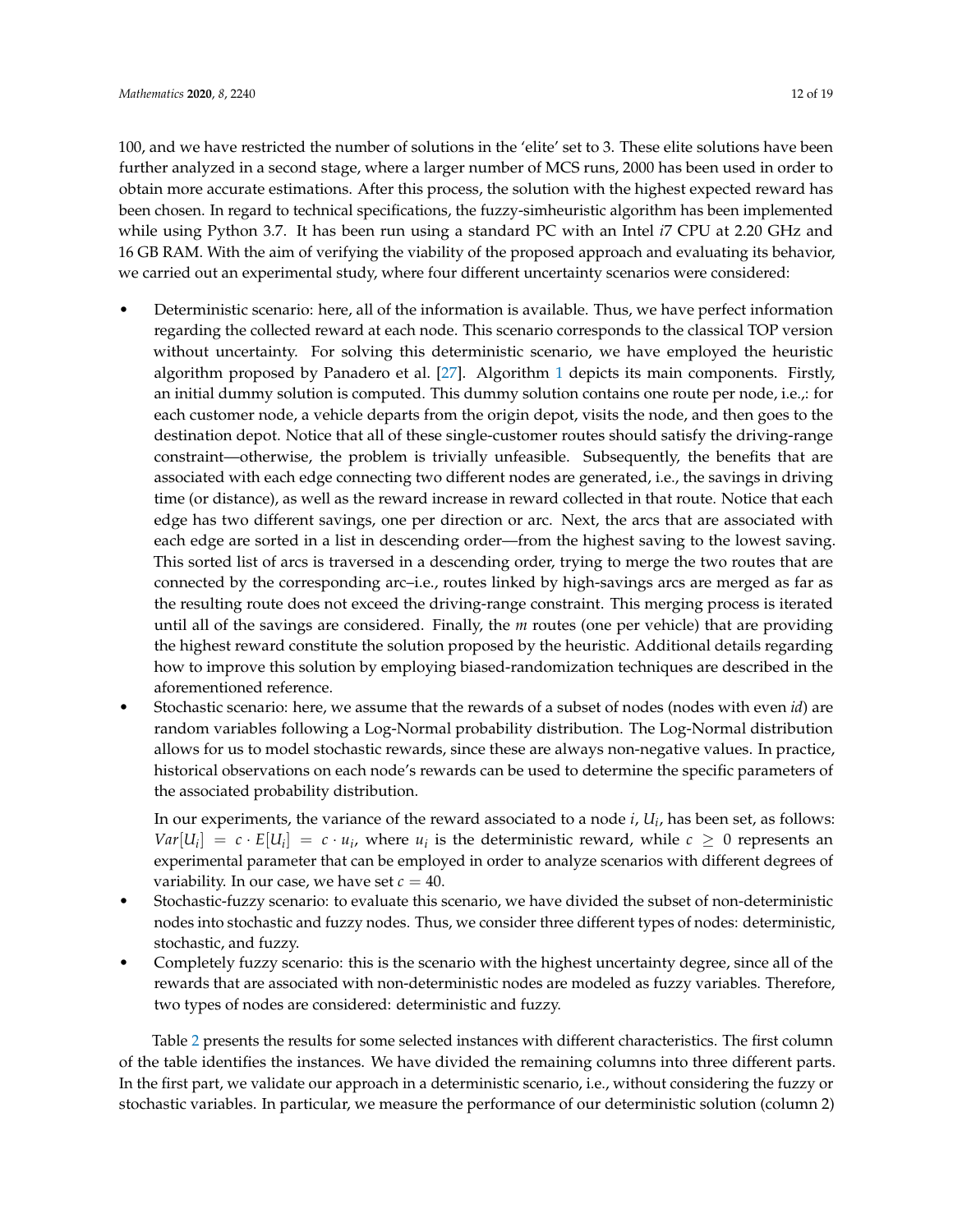with respect to the current best-known solution (BKS), as reported by [\[61\]](#page-18-2) (column 1). Notice that, even when the goal of this paper is not to solve the deterministic version of the TOP, our approach obtains an average gap of 0.5% with respect to BKS for this version. This result contributes to validate the quality of our base algorithm, which constitutes the optimization component in our fuzzy simheuristic. In the second part of the table, we present the obtained solutions for the stochastic scenario. Column 3 offers the expected cost that is associated with the best solution to the deterministic TOP (best deterministic solution), when it is execcuted under a stochastic scenario. Similarly, the next column shows the expected cost that was obtained while using our simheuristic approach. The last part of the table shows the results for the fuzzy scenarios. Column 5 shows the results that were gathered for the stochastic-fuzzy scenario, while the last column shows the solutions for the completely fuzzy scenario. Several considerations need to be made here in order to correctly interpret these results: *(i)* as discussed above, the optimization component of our hybrid methodology provides competitive solutions when used to solve the deterministic version of the TOP, which validates its potential for being used in the uncertainty version; *(ii)* our simheuristic approach provides better solutions than the ones that can be obtained by simply using the near-optimal solutions to the deterministic TOP in the stochastic scenario; and, *(iii)* our fuzzy simheuristic can also be employed in order to solve the TOP version with fuzzy rewards—in this case, however, the results have to be considered with caution, since they strongly depend on the design of the fuzzy function and, therefore, they are not directly comparable with the previous ones.

<span id="page-12-0"></span>

| Algorithm 1 Heuristic algorithm for the deterministic TOP.                                  |  |  |  |  |
|---------------------------------------------------------------------------------------------|--|--|--|--|
| 1: Sol $\leftarrow$ genDummySol(Inputs)                                                     |  |  |  |  |
| 2: Savings $\leftarrow$ genSortedSavingList(Inputs)                                         |  |  |  |  |
| 3: while (Savings $\neq \emptyset$ ) do % Starts the route-merging process                  |  |  |  |  |
| $Arc \leftarrow selectNext(Savings)$<br>4:                                                  |  |  |  |  |
| $\text{Route}_i \leftarrow \text{getStartingRoute(Arc)}$<br>5:                              |  |  |  |  |
| $\text{Route}_i \leftarrow \text{getClosing Route}(\text{Arc})$<br>6:                       |  |  |  |  |
| Route <sup>*</sup> $\leftarrow$ mergeRoutes(Route <sub>i</sub> , Route <sub>i</sub> )<br>7: |  |  |  |  |
| timeRoute* $\leftarrow$ calcRouteTime(Route*)<br>8:                                         |  |  |  |  |
| acceptMerge ← checkMergeConditions(timeRoute*)<br>9:                                        |  |  |  |  |
| if (acceptMerge) then<br>10:                                                                |  |  |  |  |
| $Sol \leftarrow remove Route(Route_i, Sol)$<br>11:                                          |  |  |  |  |
| $Sol \leftarrow remove Route(Route_j, Sol)$<br>12:                                          |  |  |  |  |
| $Sol \leftarrow updateSolution(Route*, Sol)$<br>13:                                         |  |  |  |  |
| end if<br>14:                                                                               |  |  |  |  |
| $Savings \leftarrow remove(Savings, Arc)$<br>15:                                            |  |  |  |  |
| 16: end while                                                                               |  |  |  |  |
| 17: $Sol \leftarrow sortRoutersByProfit(Sol)$                                               |  |  |  |  |
| 18: Sol $\leftarrow$ deleteRoutesByProfit(Sol, maxVehicles)                                 |  |  |  |  |
| 19: return Sol                                                                              |  |  |  |  |
|                                                                                             |  |  |  |  |

Figure [7](#page-13-1) depicts an overview of Table [2,](#page-13-0) where the vertical axis of the box-plot represents the gap that was obtained in the stochastic and fuzzy scenarios with respect to the deterministic scenario. The latter can be considered as an ideal scenario with perfect information on the rewards, which is not the case when introducing nodes with stochastic and/or fuzzy rewards. Regarding the stochastic solutions, the results show that employing the best deterministic solution into a scenario under uncertainty usually leads to sub-optimal solutions, i.e., our fuzzy-simheuristic approach is able to generate solutions that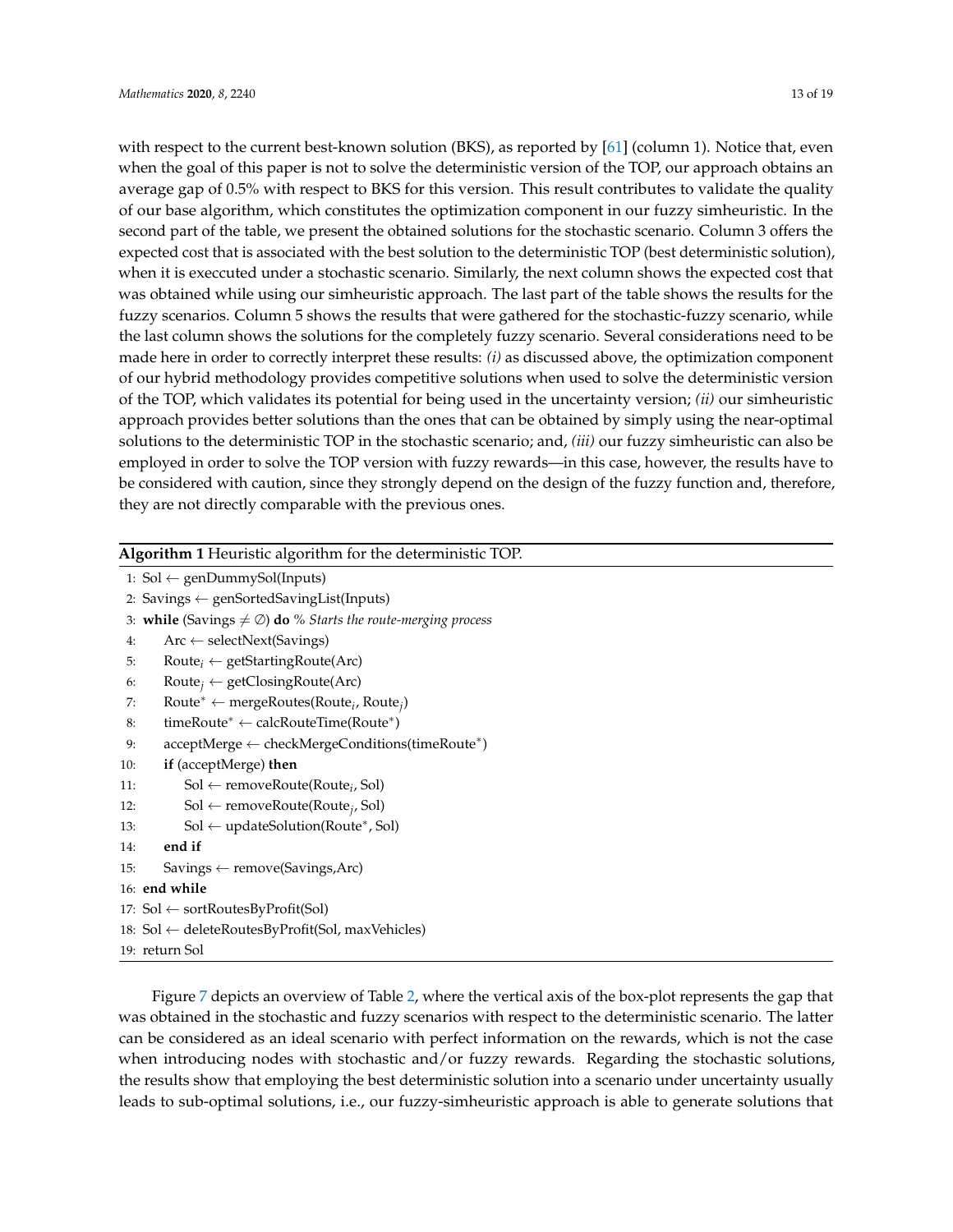outperform the optimal (or near-optimal) ones for the deterministic TOP when the latter are employed in a scenario under stochastic and/or fuzzy conditions. This justifies the importance of integrating hybrid simulation-fuzzy methods during the searching process when dealing with optimization problems under uncertainty conditions.

<span id="page-13-0"></span>

|          | Deterministic Scenario |                         |                       | <b>Stochastic Scenario</b> |                        | <b>Uncertainty Scenario</b> |                   |
|----------|------------------------|-------------------------|-----------------------|----------------------------|------------------------|-----------------------------|-------------------|
| Instance | <b>BKS</b><br>(1)      | Deterministic<br>Sol(2) | $GAP(\% )$<br>$(1-2)$ | Deterministic<br>Sol. (3)  | Stochastic<br>Sol. (4) | Stoch-Fuzzy<br>Sol. (5)     | Fuzzy<br>Sol. (6) |
| $p1.4$ . | 75                     | 75                      | 0.0                   | 59.3                       | 63.3                   | 51.3                        | 45.1              |
| p1.4.k   | 100                    | 100                     | 0.0                   | 78.5                       | 78.5                   | 66.2                        | 62.6              |
| p1.4.1   | 120                    | 120                     | 0.0                   | 93.8                       | 93.8                   | 84.3                        | 77.1              |
| p1.4.m   | 130                    | 125                     | 4.0                   | 98.2                       | 102.9                  | 91.5                        | 86.3              |
| p1.4.n   | 155                    | 150                     | 3.3                   | 99.9                       | 104.0                  | 107.5                       | 98.2              |
| p1.4.o   | 165                    | 165                     | 0.0                   | 122.1                      | 131.1                  | 123.7                       | 103.3             |
| p1.4.p   | 175                    | 175                     | 0.0                   | 124.9                      | 128.8                  | 126.7                       | 114.8             |
| p2.2.d   | 160                    | 160                     | 0.0                   | 80.2                       | 142.1                  | 83.1                        | 74.0              |
| p3.2.q   | 760                    | 760                     | 0.0                   | 755.0                      | 758.2                  | 584.9                       | 441.8             |
| p3.2.r   | 790                    | 790                     | 0.0                   | 767.0                      | 774.7                  | 577.5                       | 384.3             |
| p5.2.d   | 80                     | 80                      | 0.0                   | 57.2                       | 64.6                   | 63.4                        | 63.4              |
| p5.2.p   | 1150                   | 1150                    | 0.0                   | 1049.6                     | 1139.3                 | 1075.9                      | 1021.1            |
| p5.2.k   | 670                    | 670                     | 0.0                   | 563.0                      | 628.1                  | 470.7                       | 297.5             |
| p6.2.d   | 192                    | 192                     | 0.0                   | 170.4                      | 175.2                  | 147.1                       | 103.0             |
| p6.2.g   | 660                    | 660                     | 0.0                   | 584.6                      | 587.3                  | 301.2                       | 285.6             |
| Average: | 359                    | 358                     | 0.5                   | 313.6                      | 331.5                  | 263.7                       | 217.2             |

**Table 2.** The results of the deterministic, stochastic, and fuzzy TOP.

<span id="page-13-1"></span>

**Figure 7.** Boxplots showing the rewards for each TOP variant (with increasing uncertainty level).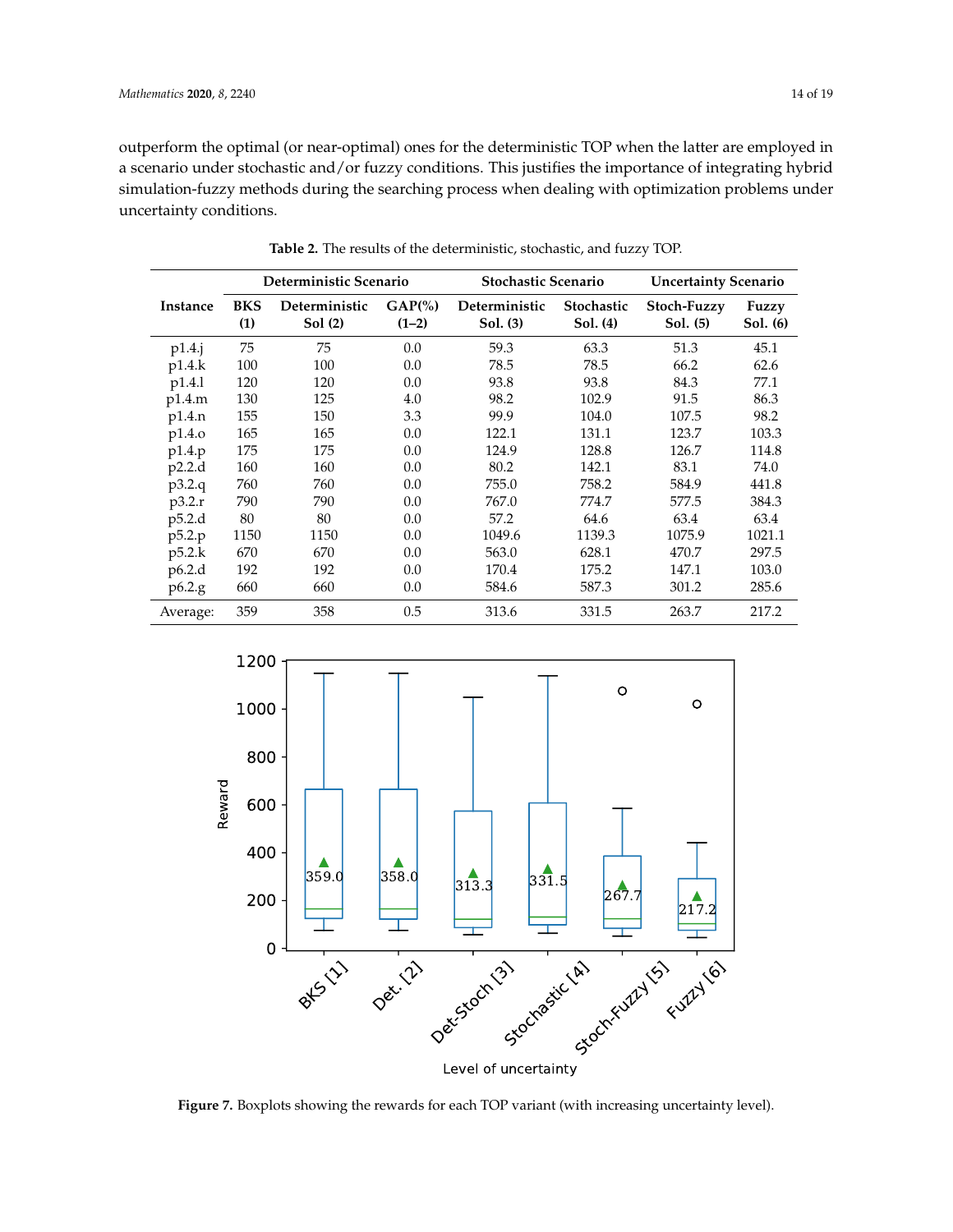## <span id="page-14-0"></span>**8. Challenges and Open Research Lines**

This article analyzes the combination of simheuristics with fuzzy systems for solving complex problems under stochastic and uncertainty scenarios. The results in the computational experiments that are presented in Section [7](#page-9-0) establish the fuzzy simheuristics concept as a promising tool when solving complex and large scale optimization problems under different degrees of uncertainty. However, this novel methodology needs to be explored in-depth, and it raises a number of challenges and open research branches. For the convenience of the reader, we discuss three possible research directions:

- Modifications in the Simheuristic Component: a promising line of work is the analysis of different simheuristic algorithms coupled with the fuzzy system. It is expected that some of these algorithms benefit more from the modeling of uncertainty with a fuzzy inference system in various instances.
- Variations in the Applications: on the one hand, most applications of simheuristics can benefit from the incorporation of an uncertainty-management mechanism, especially whenever the input information is limited. For instance, scheduling and facility location problems, waste collection management, and, of course, vehicle routing problems. On the other hand, the use of the fuzzy-simheuristic methodology can also be extended to different domains. A good idea could be to test it with different instances and over real problems. For example, applications in the fields of Internet of things and fog computing seem to be promising—partly because of the large amount of information that is available and the need to distribute the tasks among different devices. Implementing the proposed approach for solving smart-logistics problems is a natural open area, e.g., in smart mobility or healthcare logistics under uncertainty.
- Modification on the Uncertainty-Handling Mechanism: The fuzzy inference system has a significant impact on the overall results, since its configuration decides how to handle the uncertainty. Further analysis should be carried out in order to establish guidelines in order to select membership functions or inference rules for a specific instance of a problem. In this direction, the *type-2* fuzzy logic could help to choose the parameters of the fuzzy system [\[62\]](#page-18-3). In the same context, rough sets [\[63\]](#page-18-4) are another exciting tool far less explored than fuzzy systems for handling the uncertainty. All such mechanisms can be extended to the simheuristic domain, as an alternative to fuzzy systems, in order to manage uncertainty.

## <span id="page-14-1"></span>**9. Conclusions**

This paper presents a novel methodology that combines metaheuristic optimization algorithms with simulation and fuzzy techniques. The resulting fuzzy simheuristic approach constitutes a flexible and efficient methodology for solving large-scale NP-hard optimization problems that include uncertainty elements of both probabilistic and non-probabilistic nature. Hence, while the metaheuristic component leads the searching process (typically in a vast solution space), the simulation component allows for us to manage stochastic inputs and probabilistic constraints, while the fuzzy component takes care of those elements showing a non-stochastic uncertainty.

The proposed methodology is employed in order to efficiently solve a stochastic and fuzzy version of the team orienteering problem. In the deterministic version of the problem, a group of vehicles need to serve a selection of costumers without exceeding a maximum driving range. In the deterministic version, all of the information is known (i.e., we have constant inputs and no probabilistic constraints). However, in many real-life scenarios, different degrees of uncertainty will occur. Thus, we employ our fuzzy simheuristic methodology to solve the team orienteering problem with stochastic and uncertainty conditions. The experiments allow for us to illustrate the potential of our hybrid methodology, but they also provide some conclusions that need to be accounted for: *(i)* the optimal (or near-optimal) solution in a deterministic environment might be a sub-optimal solution in a scenario with uncertainty, especially as the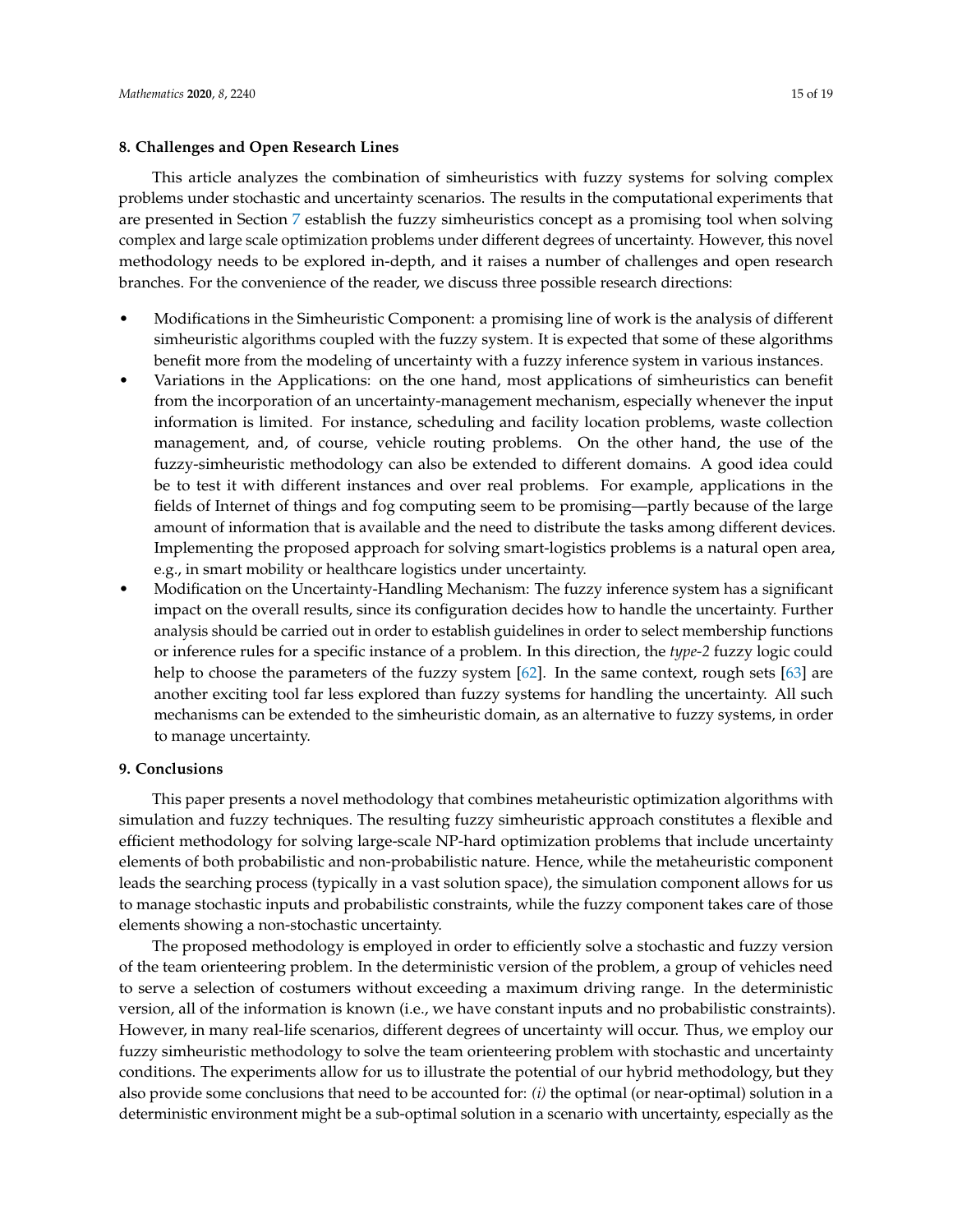degree of uncertainty increases; and, *(ii)* the results from the uncertainty scenario should be analyzed with caution, since they might be quite sensitive to the specific fuzzy functions being employed—i.e., to the expert's opinion. All in all, we consider that the hybrid methodology that is proposed in this paper has tremendous potential in addressing complex optimization problems in realistic scenarios with different degrees of uncertainty, of both probabilistic and non-probabilistic nature. To the best of our knowledge, no other individual approach can simultaneously deal with optimization of NP-hard problems under stochastic and uncertainty scenarios. The team orienteering problem that is solved in this paper is a good example of such a stochastic and fuzzy optimization problem. Hence, we foresee multiple applications of fuzzy-simheuristic algorithms in fields, such as logistics and transportation, manufacturing and production, finance and insurance, telecommunication networks, energy, smart cities, etc.

**Author Contributions:** Conceptualization, A.A.J. and D.O.; methodology, A.A.J. and S.H.; software, P.C., S.H. and J.P.; validation, A.A.J., D.O. and D.R.; writing—original draft preparation, all authors; writing—review and editing, all authors; supervision, D.O., D.R. and A.A.J. All authors have read and agreed to the published version of the manuscript.

**Funding:** This research received no external funding.

**Acknowledgments:** This work has been partially supported by the Spanish Ministry of Science (PID2019-111100RB-C21/AEI/10.13039/501100011033, RED2018-102642-T), and the Erasmus+ Program (2019-I-ES01-KA103-062602).

**Conflicts of Interest:** The authors declare no conflict of interest. The funders had no role in the design of the study; in the collection, analyses, or interpretation of data; in the writing of the manuscript, or in the decision to publish the results.

## **References**

- <span id="page-15-0"></span>1. Fausto, F.; Reyna-Orta, A.; Cuevas, E.; Andrade, Á.G.; Perez-Cisneros, M. From ants to whales: Metaheuristics for all tastes. *Artif. Intell. Rev.* **2020**, *53*, 753–810. [\[CrossRef\]](http://dx.doi.org/10.1007/s10462-018-09676-2)
- <span id="page-15-1"></span>2. Schneider, J.; Kirkpatrick, S. *Stochastic Optimization*; Springer: Berlin/Heisenberg, Germany, 2007.
- <span id="page-15-2"></span>3. Juan, A.A.; Kelton, W.D.; Currie, C.S.; Faulin, J. Simheuristics Applications: Dealing with Uncertainty in Logistics, Transportation, and other Supply Chain Areas. In Proceedings of the 2018 Winter Simulation Conference, Gothenburg, Sweden, 9–12 December 2018; pp. 3048–3059.
- <span id="page-15-3"></span>4. Chica, M.; Juan, A.; Bayliss, C.; Cordon, O.; Kelton, D. Why simheuristics? Benefits, limitations, and best practices when combining metaheuristics with simulation. *SORT Stat. Oper. Res. Trans.* **2020**, *44*, 1–24. [\[CrossRef\]](http://dx.doi.org/10.2139/ssrn.2919208)
- <span id="page-15-4"></span>5. Zimmermann, H.J. *Fuzzy Set Theory—And Its Applications*; Springer: Berlin/Heisenberg, Germany, 2011.
- <span id="page-15-5"></span>6. Chao, I.M.; Golden, B.; Wasil, E. The team orienteering problem. *Eur. J. Oper. Res.* **1996**, *88*, 464–474. [\[CrossRef\]](http://dx.doi.org/10.1016/0377-2217(94)00289-4)
- <span id="page-15-6"></span>7. Bayliss, C.; Juan, A.A.; Currie, C.S.; Panadero, J. A learnheuristic approach for the team orienteering problem with aerial drone motion constraints. *Appl. Soft Comput.* **2020**, 106280. [\[CrossRef\]](http://dx.doi.org/10.1016/j.asoc.2020.106280)
- <span id="page-15-7"></span>8. Pei, Z.; Zheng, L. New unbalanced linguistic scale sets: The linguistic information representations and applications. *Comput. Ind. Eng.* **2017**, *105*, 377–390. [\[CrossRef\]](http://dx.doi.org/10.1016/j.cie.2016.12.024)
- <span id="page-15-8"></span>9. Gegov, A.; Arabikhan, F.; Sanders, D. Rule base simplification in fuzzy systems by aggregation of inconsistent rules. *J. Intell. Fuzzy Syst.* **2015**, *28*, 1331–1343. [\[CrossRef\]](http://dx.doi.org/10.3233/IFS-141418)
- <span id="page-15-9"></span>10. Zadeh, L.A. Fuzzy sets. *Inf. Control* **1965**, *8*, 338–353. [\[CrossRef\]](http://dx.doi.org/10.1016/S0019-9958(65)90241-X)
- <span id="page-15-10"></span>11. Liao, S.H. Expert system methodologies and applications—A decade review from 1995 to 2004. *Expert Syst. Appl.* **2005**, *28*, 93–103. [\[CrossRef\]](http://dx.doi.org/10.1016/j.eswa.2004.08.003)
- <span id="page-15-11"></span>12. Jang, J.S. ANFIS: Adaptive-network-based fuzzy inference system. *IEEE Trans. Syst. Man, Cybern.* **1993**, *23*, 665–685. [\[CrossRef\]](http://dx.doi.org/10.1109/21.256541)
- <span id="page-15-12"></span>13. Berenji, H.R. A reinforcement learning—Based architecture for fuzzy logic control. *Int. J. Approx. Reason.* **1992**, *6*, 267–292. [\[CrossRef\]](http://dx.doi.org/10.1016/0888-613X(92)90020-Z)
- <span id="page-15-13"></span>14. Van Leekwijck, W.; Kerre, E.E. Defuzzification: Criteria and classification. *Fuzzy Sets Syst.* **1999**, *108*, 159–178. [\[CrossRef\]](http://dx.doi.org/10.1016/S0165-0114(97)00337-0)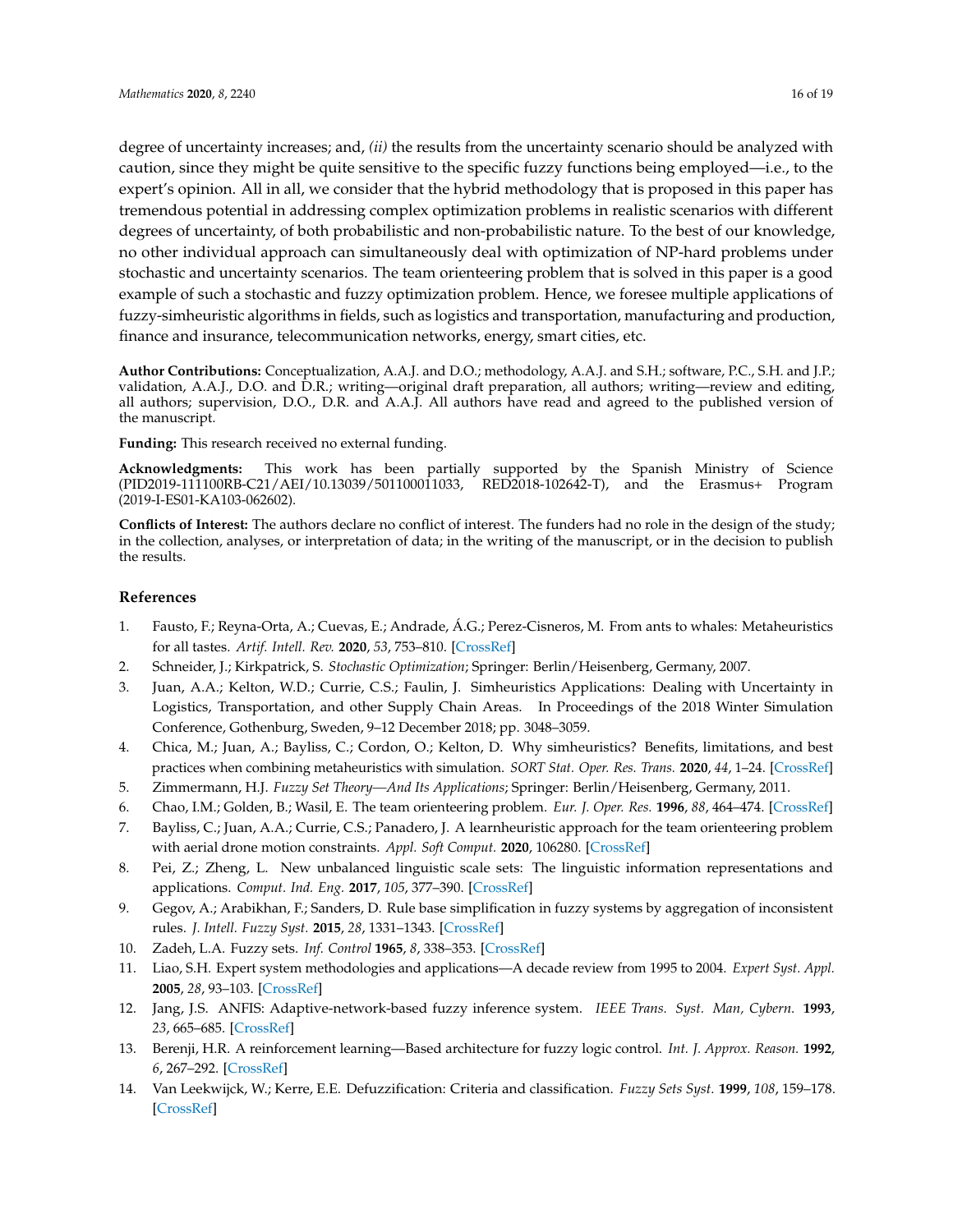- <span id="page-16-0"></span>15. Ghodsypour, S.H.; O'Brien, C. A decision support system for supplier selection using an integrated analytic hierarchy process and linear programming. *Int. J. Prod. Econ.* **1998**, *56*, 199–212. [\[CrossRef\]](http://dx.doi.org/10.1016/S0925-5273(97)00009-1)
- <span id="page-16-1"></span>16. Kumar, D.; Singh, J.; Singh, O.P. A fuzzy logic based decision support system for evaluation of suppliers in supply chain management practices. *Math. Comput. Model.* **2013**, *58*, 1679–1695. [\[CrossRef\]](http://dx.doi.org/10.1016/j.mcm.2013.07.003)
- <span id="page-16-2"></span>17. Faulin, J.; Juan, A.A.; Serrat, C.; Bargueno, V. Predicting availability functions in time-dependent complex systems with SAEDES simulation algorithms. *Reliab. Eng. Syst. Saf.* **2008**, *93*, 1761–1771. [\[CrossRef\]](http://dx.doi.org/10.1016/j.ress.2008.03.022)
- <span id="page-16-3"></span>18. Figueira, G.; Almada-Lobo, B. Hybrid simulation–optimization methods: A taxonomy and discussion. *Simul. Model. Pract. Theory* **2014**, *46*, 118–134. [\[CrossRef\]](http://dx.doi.org/10.1016/j.simpat.2014.03.007)
- <span id="page-16-4"></span>19. Amaran, S.; Sahinidis, N.V.; Sharda, B.; Bury, S.J. Simulation optimization: A review of algorithms and applications. *Ann. Oper. Res.* **2016**, *240*, 351–380. [\[CrossRef\]](http://dx.doi.org/10.1007/s10479-015-2019-x)
- <span id="page-16-5"></span>20. De Sousa Junior, W.T.; Montevechi, J.A.B.; de Carvalho Miranda, R.; Campos, A.T. Discrete simulation-based optimization methods for industrial engineering problems: A systematic literature review. *Comput. Ind. Eng.* **2019**, *128*, 526–540. [\[CrossRef\]](http://dx.doi.org/10.1016/j.cie.2018.12.073)
- <span id="page-16-6"></span>21. Glover, F.; Kelly, J.P.; Laguna, M. New advances and applications of combining simulation and optimization. In Proceedings of the 1996 Winter Simulation Conference, Coronado, CA, USA, 8–11 December 1996; pp. 144–152.
- <span id="page-16-7"></span>22. Ferone, D.; Gruler, A.; Festa, P.; Juan, A.A. Enhancing and extending the classical GRASP framework with biased randomisation and simulation. *J. Oper. Res. Soc.* **2019**, *70*, 1362–1375. [\[CrossRef\]](http://dx.doi.org/10.1080/01605682.2018.1494527)
- <span id="page-16-8"></span>23. Fikar, C.; Juan, A.A.; Martinez, E.; Hirsch, P. A discrete-event driven metaheuristic for dynamic home service routing with synchronised trip sharing. *Eur. J. Ind. Eng.* **2016**, *10*, 323–340. [\[CrossRef\]](http://dx.doi.org/10.1504/EJIE.2016.076382)
- 24. Guimarans, D.; Dominguez, O.; Panadero, J.; Juan, A.A. A simheuristic approach for the two-dimensional vehicle routing problem with stochastic travel times. *Simul. Model. Pract. Theory* **2018**, *89*, 1–14. [\[CrossRef\]](http://dx.doi.org/10.1016/j.simpat.2018.09.004)
- <span id="page-16-9"></span>25. Reyes-Rubiano, L.; Ferone, D.; Juan, A.A.; Faulin, J. A simheuristic for routing electric vehicles with limited driving ranges and stochastic travel times. *SORT Stat. Oper. Res. Trans.* **2019**, *1*, 3–24.
- <span id="page-16-10"></span>26. Gonzalez-Martin, S.; Juan, A.A.; Riera, D.; Elizondo, M.G.; Ramos, J.J. A simheuristic algorithm for solving the arc routing problem with stochastic demands. *J. Simul.* **2018**, *12*, 53–66. [\[CrossRef\]](http://dx.doi.org/10.1057/jos.2016.11)
- <span id="page-16-11"></span>27. Panadero, J.; Currie, C.; Juan, A.; Bayliss, C. Maximising reward from a team of surveillance drones: A simheuristic approach to the stochastic team orienteering problem. *Eur. J. Ind. Eng.* **2020**, *14*, 485–516. [\[CrossRef\]](http://dx.doi.org/10.1504/EJIE.2020.108581)
- <span id="page-16-12"></span>28. Pagès-Bernaus, A.; Ramalhinho, H.; Juan, A.A.; Calvet, L. Designing E-commerce Supply Chains: A Stochastic Facility-Location Approach. *Int. Trans. Oper. Res.* **2019**, *26*, 507–528. [\[CrossRef\]](http://dx.doi.org/10.1111/itor.12433)
- <span id="page-16-13"></span>29. Gruler, A.; Panadero, J.; de Armas, J.; Moreno, J.A.; Juan, A.A. Combining variable neighborhood search with simulation for the inventory routing problem with stochastic demands and stock-outs. *Comput. Ind. Eng.* **2018**, *123*, 278–288. [\[CrossRef\]](http://dx.doi.org/10.1016/j.cie.2018.06.036)
- 30. Gruler, A.; Panadero, J.; de Armas, J.; Moreno, J.A.; Juan, A.A. A variable neighborhood search simheuristic for the multiperiod inventory routing problem with stochastic demands. *Int. Trans. Oper. Res.* **2020**, *27*, 314–335. [\[CrossRef\]](http://dx.doi.org/10.1111/itor.12540)
- <span id="page-16-14"></span>31. Raba, D.; Estrada-Moreno, A.; Panadero, J.; Juan, A.A. A reactive simheuristic using online data for a real-life inventory routing problem with stochastic demands. *Int. Trans. Oper. Res.* **2020**, *27*, 2785–2816. [\[CrossRef\]](http://dx.doi.org/10.1111/itor.12776)
- <span id="page-16-15"></span>32. Gruler, A.; Fikar, C.; Juan, A.A.; Hirsch, P.; Contreras-Bolton, C. Supporting multi-depot and stochastic waste collection management in clustered urban areas via simulation-optimization. *J. Simul.* **2017**, *11*, 11–19. [\[CrossRef\]](http://dx.doi.org/10.1057/s41273-016-0002-4)
- <span id="page-16-16"></span>33. Gruler, A.; Quintero-Araújo, C.L.; Calvet, L.; Juan, A.A. Waste collection under uncertainty: A simheuristic based on variable neighbourhood search. *Eur. J. Ind. Eng.* **2017**, *11*, 228–255. [\[CrossRef\]](http://dx.doi.org/10.1504/EJIE.2017.083257)
- <span id="page-16-17"></span>34. Quintero-Araujo, C.L.; Guimarans, D.; Juan, A.A. A simheuristic algorithm for the capacitated location routing problem with stochastic demands. *J. Simul.* **2019**, 1–18. [\[CrossRef\]](http://dx.doi.org/10.1080/17477778.2019.1680262)
- <span id="page-16-18"></span>35. Latorre-Biel, J.I.; Ferone, D.; Juan, A.A.; Faulin, J. Combining simheuristics with Petri nets for solving the stochastic vehicle routing problem with correlated demands. *Expert Syst. Appl.* **2020**, 114240. [\[CrossRef\]](http://dx.doi.org/10.1016/j.eswa.2020.114240)
- <span id="page-16-19"></span>36. Gruler, A.; Pérez-Navarro, A.; Calvet, L.; Juan, A.A. A simheuristic algorithm for time-dependent waste collection management with stochastic travel times. *SORT Stat. Oper. Res. Trans.* **2020**, *44*, 1–29.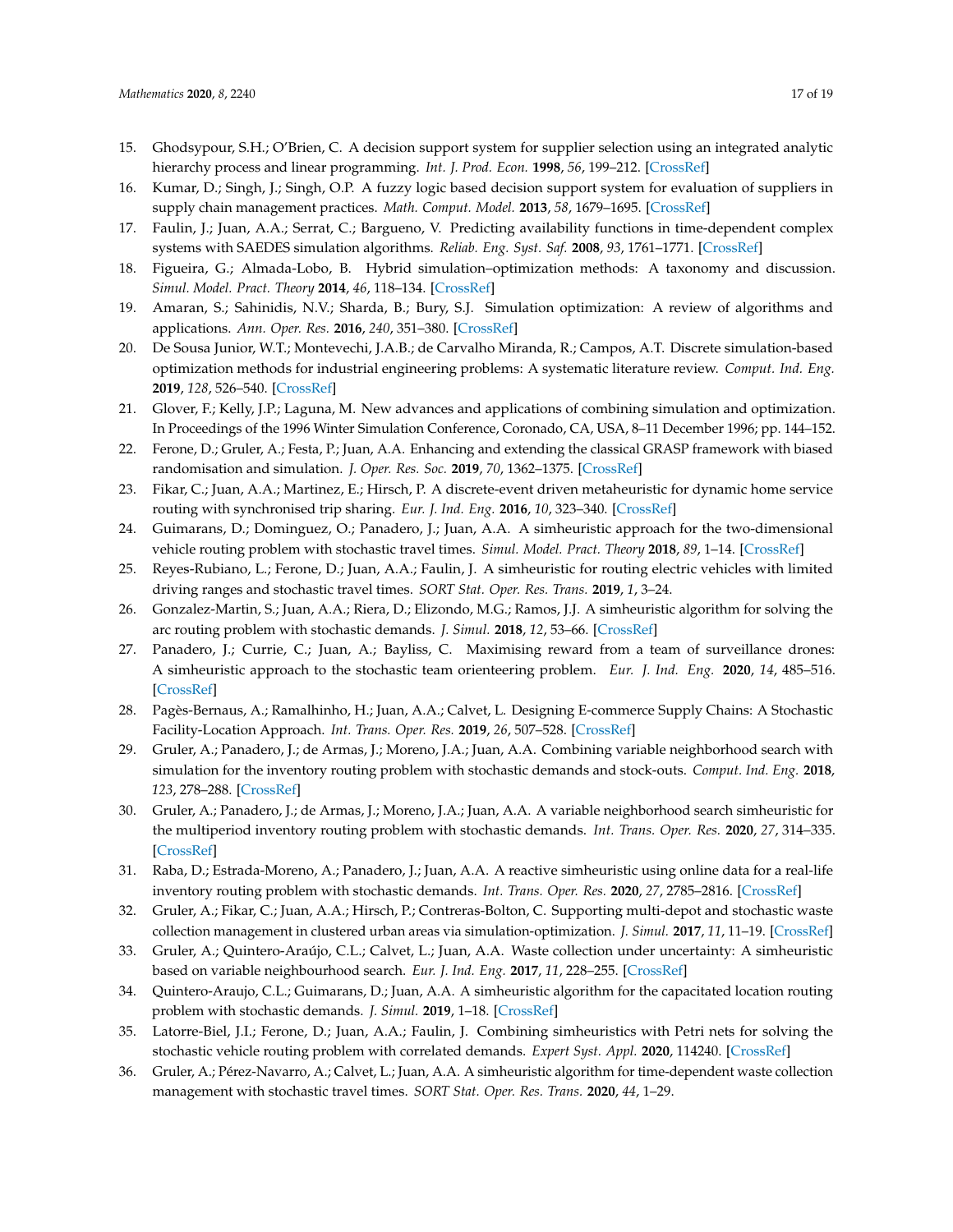- <span id="page-17-0"></span>37. Hatami, S.; Calvet, L.; Fernández-Viagas, V.; Framiñán, J.M.; Juan, A.A. A simheuristic algorithm to set up starting times in the stochastic parallel flowshop problem. *Simul. Model. Pract. Theory* **2018**, *86*, 55–71. [\[CrossRef\]](http://dx.doi.org/10.1016/j.simpat.2018.04.005)
- <span id="page-17-1"></span>38. Villarinho, P.A.; Panadero, J.; Pessoa, L.S.; Juan, A.A.; Oliveira, F.L.C. A simheuristic algorithm for the stochastic permutation flow-shop problem with delivery dates and cumulative payoffs. *Int. Trans. Oper. Res.* **2020**, *28*, 716–737. [\[CrossRef\]](http://dx.doi.org/10.1111/itor.12862)
- <span id="page-17-2"></span>39. Panadero, J.; Doering, J.; Kizys, R.; Juan, A.A.; Fito, A. A variable neighborhood search simheuristic for project portfolio selection under uncertainty. *J. Heuristics* **2020**, *26*, 353–375. [\[CrossRef\]](http://dx.doi.org/10.1007/s10732-018-9367-z)
- <span id="page-17-3"></span>40. Cabrera, G.; Juan, A.A.; Lázaro, D.; Marquès, J.M.; Proskurnia, I. A simulation-optimization approach to deploy Internet services in large-scale systems with user-provided resources. *Simulation* **2014**, *90*, 644–659. [\[CrossRef\]](http://dx.doi.org/10.1177/0037549714531350)
- <span id="page-17-4"></span>41. Pekel, E.; Kara, S.S. Solving fuzzy capacitated location routing problem using hybrid variable neighborhood search and evolutionary local search. *Appl. Soft Comput.* **2019**, *83*, 105665. [\[CrossRef\]](http://dx.doi.org/10.1016/j.asoc.2019.105665)
- <span id="page-17-5"></span>42. Lin, J. Backtracking search based hyper-heuristic for the flexible job-shop scheduling problem with fuzzy processing time. *Eng. Appl. Artif. Intell.* **2019**, *77*, 186–196. [\[CrossRef\]](http://dx.doi.org/10.1016/j.engappai.2018.10.008)
- <span id="page-17-6"></span>43. Flowers, T.L.; Harrison, B.K.; Niccolai, M.J. Automated synthesis of distillation sequences using fuzzy logic and simulation. *AIChE J.* **1994**, *40*, 1341–1348. [\[CrossRef\]](http://dx.doi.org/10.1002/aic.690400807)
- <span id="page-17-7"></span>44. Gao, Y.; Liu, Y.J. Adaptive fuzzy optimal control using direct heuristic dynamic programming for chaotic discrete-time system. *J. Vib. Control* **2016**, *22*, 595–603. [\[CrossRef\]](http://dx.doi.org/10.1177/1077546314534286)
- <span id="page-17-8"></span>45. Ghaffari-Nasab, N.; Ahari, S.G.; Ghazanfari, M. A hybrid simulated annealing based heuristic for solving the location-routing problem with fuzzy demands. *Sci. Iran.* **2013**, *20*, 919–930.
- <span id="page-17-9"></span>46. Nadizadeh, A.; Nasab, H.H. Solving the dynamic capacitated location-routing problem with fuzzy demands by hybrid heuristic algorithm. *Eur. J. Oper. Res.* **2014**, *238*, 458–470. [\[CrossRef\]](http://dx.doi.org/10.1016/j.ejor.2014.04.012)
- <span id="page-17-10"></span>47. Zhang, B.; Li, H.; Li, S.; Peng, J. Sustainable multi-depot emergency facilities location-routing problem with uncertain information. *Appl. Math. Comput.* **2018**, *333*, 506–520. [\[CrossRef\]](http://dx.doi.org/10.1016/j.amc.2018.03.071)
- <span id="page-17-11"></span>48. Expósito, A.; Mancini, S.; Brito, J.; Moreno, J.A. A fuzzy GRASP for the tourist trip design with clustered POIs. *Expert Syst. Appl.* **2019**, *127*, 210–227. [\[CrossRef\]](http://dx.doi.org/10.1016/j.eswa.2019.03.004)
- <span id="page-17-12"></span>49. Yan, X.; Huang, H.; Hao, Z.; Wang, J. A graph-based fuzzy evolutionary algorithm for solving two-echelon vehicle routing problems. *IEEE Trans. Evol. Comput.* **2019**, *24*, 129–141. [\[CrossRef\]](http://dx.doi.org/10.1109/TEVC.2019.2911736)
- <span id="page-17-13"></span>50. Zhang, S.; Chen, M.; Zhang, W.; Zhuang, X. Fuzzy optimization model for electric vehicle routing problem with time windows and recharging stations. *Expert Syst. Appl.* **2020**, *145*, 113123. [\[CrossRef\]](http://dx.doi.org/10.1016/j.eswa.2019.113123)
- <span id="page-17-14"></span>51. Brito, J.; Martínez, F.J.; Moreno-Pérez, J.A.; Verdegay, J.L. ACO-GRASP-VNS metaheuristic for VRP with fuzzy windows time constraints. In *International Conference on Computer Aided Systems Theory*; Springer: Berlin/Heisenberg, Germany, 2011; pp. 440–447.
- <span id="page-17-15"></span>52. Ladj, A.; Tayeb, F.B.S.; Varnier, C.; Dridi, A.A.; Selmane, N. A hybrid of variable neighbor search and fuzzy logic for the permutation flowshop scheduling problem with predictive maintenance. *Procedia Comput. Sci.* **2017**, *112*, 663–672. [\[CrossRef\]](http://dx.doi.org/10.1016/j.procs.2017.08.120)
- <span id="page-17-16"></span>53. Ladj, A.; Tayeb, F.B.S.; Varnier, C.; Dridi, A.A.; Selmane, N. Improved genetic algorithm for the fuzzy flowshop scheduling problem with predictive maintenance planning. In Proceedings of the 2019 IEEE 28th International Symposium on Industrial Electronics (ISIE), Vancouver, BC, Canada, 12–14 June 2019; pp. 1300–1305.
- <span id="page-17-17"></span>54. Shao, Z.; Shao, W.; Pi, D. Effective heuristics and metaheuristics for the distributed fuzzy blocking flow-shop scheduling problem. *Swarm Evol. Comput.* **2020**, *59*, 100747. [\[CrossRef\]](http://dx.doi.org/10.1016/j.swevo.2020.100747)
- <span id="page-17-18"></span>55. He, L.; Li, W.; Zhang, Y.; Cao, Y. A discrete multi-objective fireworks algorithm for flowshop scheduling with sequence-dependent setup times. *Swarm Evol. Comput.* **2019**, *51*, 100575. [\[CrossRef\]](http://dx.doi.org/10.1016/j.swevo.2019.100575)
- <span id="page-17-19"></span>56. Ferreira, L.; Borenstein, D.; Righi, M.B.; de Almeida Filho, A.T. A fuzzy hybrid integrated framework for portfolio optimization in private banking. *Expert Syst. Appl.* **2018**, *92*, 350–362. [\[CrossRef\]](http://dx.doi.org/10.1016/j.eswa.2017.09.055)
- <span id="page-17-20"></span>57. Chen, W.; Xu, W. A hybrid multiobjective bat algorithm for fuzzy portfolio optimization with real-world constraints. *Int. J. Fuzzy Syst.* **2019**, *21*, 291–307. [\[CrossRef\]](http://dx.doi.org/10.1007/s40815-018-0533-0)
- <span id="page-17-21"></span>58. Saborido, R.; Ruiz, A.B.; Bermúdez, J.D.; Vercher, E.; Luque, M. Evolutionary multi-objective optimization algorithms for fuzzy portfolio selection. *Appl. Soft Comput.* **2016**, *39*, 48–63. [\[CrossRef\]](http://dx.doi.org/10.1016/j.asoc.2015.11.005)